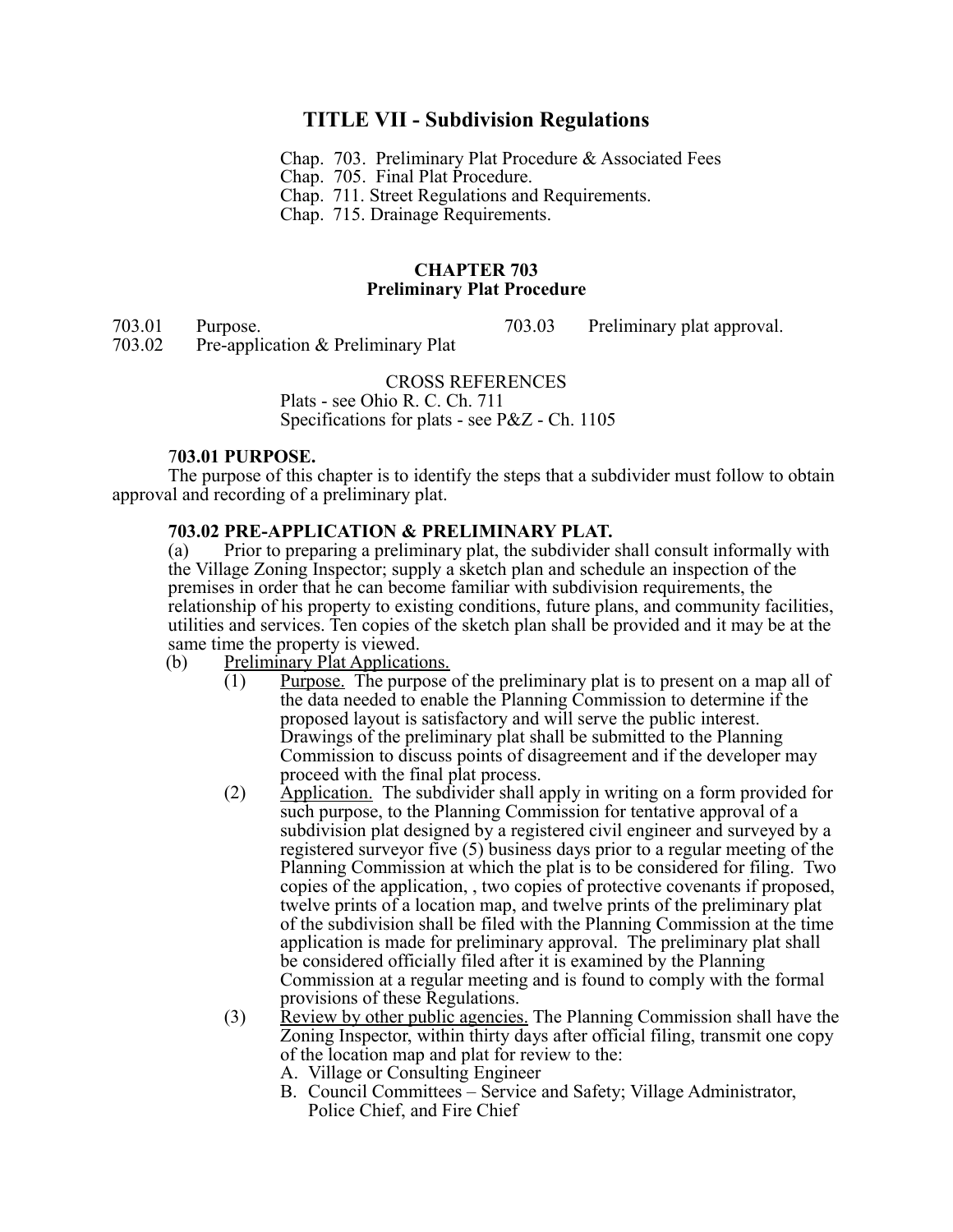- C. Board of Education
- D. County Board of Health, where applicable; and

E. Environmental Protection Agency, State of Ohio, if necessary.

Two copies of the location map and plat shall be retained by the Planning Commission.

- (4) Planning Commission action. Upon receipt of a written report together with recommendations from each of the aforementioned officials, the Planning Commission shall approve, approve conditionally or disapprove the preliminary plat. Written notice of the Planning Commission's action shall be mailed to the subdivider within 60 days after the first regular meeting of the Commission following the date the plat was officially filed. The action of the Planning Commission shall be entered on the official records of the Planning Commission including any recommendations, conditions imposed and the reasons for any approval, modifications or disapproval of a preliminary plat. If zoning regulations are changed or amended before a final approval is obtained from the Planning Commission and accepted by Council, the final plat must comply with the regulations as amended.
- $(5)$  Effect of approval. Approval of a preliminary plat by the Planning Commission is not an acceptance of the subdivision plat for record, but is rather an expression of approval of a general plan as a guide to preparation of a final subdivision plat for approval and recording upon fulfillment of all requirements of these Regulations. Approval shall be effective for a maximum period of twelve months unless, upon application by the developer, the Planning Commission grants an extension. If the final plat has not been submitted for final approval within this time limit, a preliminary plat must again be submitted to the Planning Commission for tentative approval.
- (6) Filing fees and deposits. Fees and deposits for subdivision review shall be governed by the following provisions:
	- A. At the time of filing the application for approval of any plat or a minor subdivision plan where no plat is required, or general plan in the case of planned developments, there shall be paid to the Village Clerk a filing fee and a deposit of money as hereinafter set forth to insure the payment by the applicant of expenses incurred by the Village in the processing of the application and all pertinent papers connected therewith. The cost and expense of any investigation which may be necessary by the Village Engineer and other Village officials or other professionals retained by the Village to determine whether such proposed subdivision is in accordance with law and acceptable planning practices, and whether its improvements, if any, have been made or are being made in accordance with the requirements of the Village, the cost of any and all notices required, and all other necessary expenses shall be paid from the deposit. In the event that the actual expenditures shall exceed such deposit a written estimate will be provided to the developer, and the excess shall be paid by the applicant upon demand of the Clerk. If such expenditures are less than the required deposit, the balance shall be refunded to the applicant upon the completion of all administrative proceedings involved in connection with the plat or plan. No filing fee shall be refunded or returned.
	- B. The filing fee shall be one-hundred dollars (\$100), to be paid upon filing of the preliminary plat or minor subdivision plan or general plan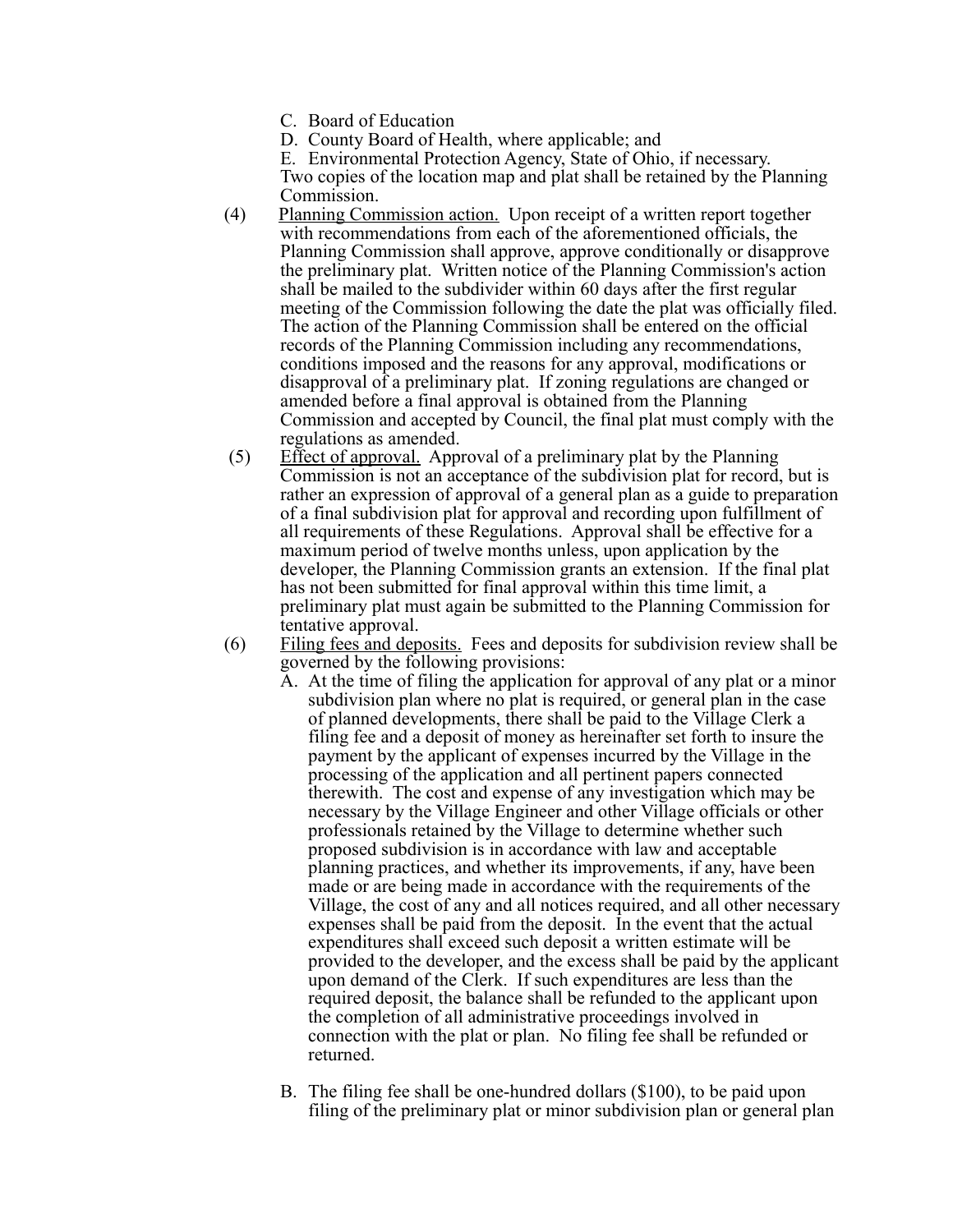in the case of planning unit development.

- C. Deposits for expenses where improvements are necessary shall be as follows:
	- 1. All residential developments containing less than ten (10) acres and all commercial and industrial developments containing less than 20,000 square feet of floor area.

Deposit Amount  $= $1,000$ 

2. All residential developments containing between ten acres and one hundred acres, all planned unit developments, and all commercial and industrial developments containing between 20,000 and 100,000 square feet of floor area.

Deposit Amount  $=$  \$2,500

3. All developments, regardless of size, seeking variances to the permitted use of the District or Amendments to Deed Restrictions.

Deposit Amount  $=$  \$2,500

D. No application shall be formally considered until all required fees and deposits have been made with the Village. In the event the applicant shall withdraw his application prior to the Planning Commission initiating action, the application/filing fee shall be forfeited and all other funds on deposit shall be returned.

#### **703.03 PRELIMINARY PLAT CONTENT**

The developer shall furnish, with the application for approval of the preliminary plat, the following:

- (a) Certification that he has consulted with the Planning Commission, Consulting Engineer, Safety and Service Committees of Council, County Board of Health if applicable, and Environmental Protection Agency of State of Ohio, if necessary and other interested parties prior to the submission of his preliminary plat.
- (b) Location map showing the relationship of the proposed subdivision to existing community facilities which serve or influence it. Title, names and addresses of subdivider, development planner and surveyor; north point, scale and date; acreage of subdivision; outline and approximate boundary dimensions of subdivision; existing streets, principal utility lines and community features such as schools, parks shall be included.
- (c) The preliminary plat shall be prepared in accordance with the design standards and required improvements set forth in these Regulations. The plat shall be designed by a professional city planner, landscape architect or by a registered civil engineer. The plat shall be surveyed by a surveyor registered in the State of Ohio. The plan shall be accurately and clearly drawn at a scale of 100 feet to one inch. It shall be prepared as an AutoCAD drawing and shall include the proposed plan or alternate plans of the subdivision, and showing the following:
	- (1) Existing data.
		- A. Boundary lines: the bearings and distance, location and description of all monuments and markers found.
		- B. Easements: the location, width, purpose and restrictions.
		- C. Streets on and adjacent to the tract: the name and right-of-way width and location; type, width, and elevation of surfacing; legally established center line elevations; walks, curb, gutters, culverts, etc.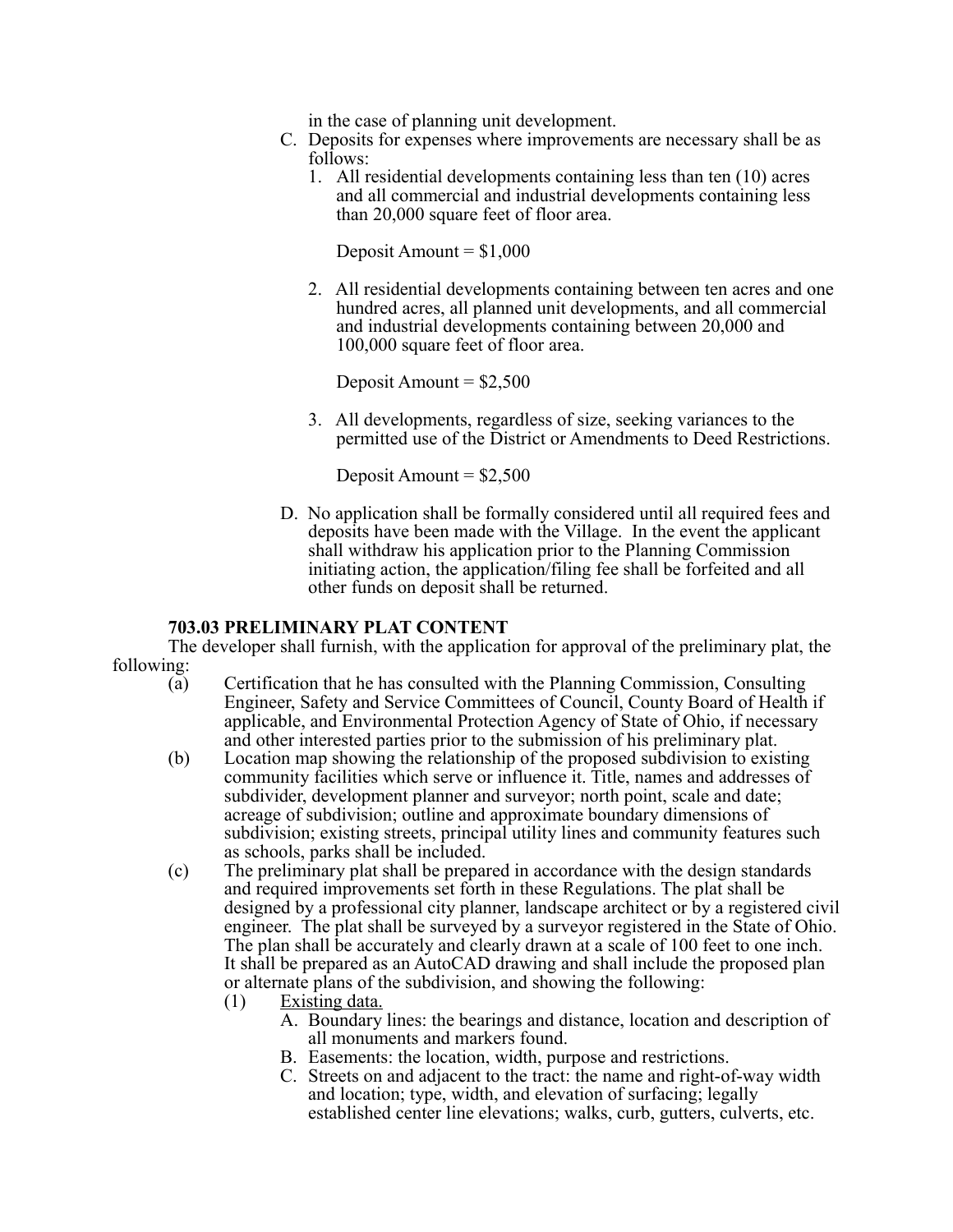- D. Utilities on and adjacent to the tract: the location, size and invert elevation of storm and sanitary sewers; location and size of water mains; the location of gas lines, fire hydrants, electric and telephone poles and street lights. If water mains and sewers are not on or adjacent to the tract, indicate the direction and distance to and size of the nearest ones, showing invert elevation of sewers or include a statement as to how the subdivision shall be serviced by water and sewer.
- E. Ground elevations on the tract, based on sea level datum: for land that slopes less than approximately two percent show spot elevations at all breaks in grade along all drainage channels or swales and at selected points not more than 100 feet apart in all directions; for land that slopes more than approximately two percent either show contours with an interval of not more than five feet if ground slope is regular and such information is sufficient for planning purposes, or show contours with an interval of not more than two feet if necessary because of irregular land or the need for more detailed data for preparing plans and construction drawings.
- F. Subsurface conditions on the tract: any conditions that are not typical such as abandoned mines, gas wells, etc.
- G. Other conditions on the tract: watercourses, marshes, rock outcrops, wooded areas, isolated preservable trees one foot or more in diameter, houses, barns, shacks and other significant features and location of historic sites.
- H. Other conditions on adjacent land: the approximate direction and gradient of ground slope, including any embankments or retaining walls; the character and location of buildings, railroads, power lines, towers and other nearby nonresidential land uses or adverse influences; and owners of adjacent un-platted land. For adjacent platted land refer to the subdivision plat by name, date recorded and number, and show the approximate percent of built-up typical lot size and dwelling type.
- I. Zoning: on and adjacent to the tract.
- J. Proposed public improvements: the highways or other major improvements planned by public authorities for future construction on or near the tract.
- K. Title and certificates: the present tract designation according to the official records in the office of the appropriate recorder; the title under which the proposed subdivision is to be recorded, with the names and addresses of owners, notation stating acreage, scale, north arrow, datum, bench marks, certification of the registered civil engineer or surveyor and date of survey.
- L. Proposed land to be dedicated for public uses or money to be donated in lieu thereof.
- M. The 100 year base flood elevation data shall be provided and the boundary of the flood hazard area shall be delineated on the plat as shown on the flood insurance rate map(s) issued by the Federal Emergency Management Agency.
- (2) Proposals.
	- A. Streets: the names; right-of-way and roadway widths; approximate grades and gradients; and similar data for alleys, if any.
	- B. Other rights-of-way or easements: the location, width and purpose.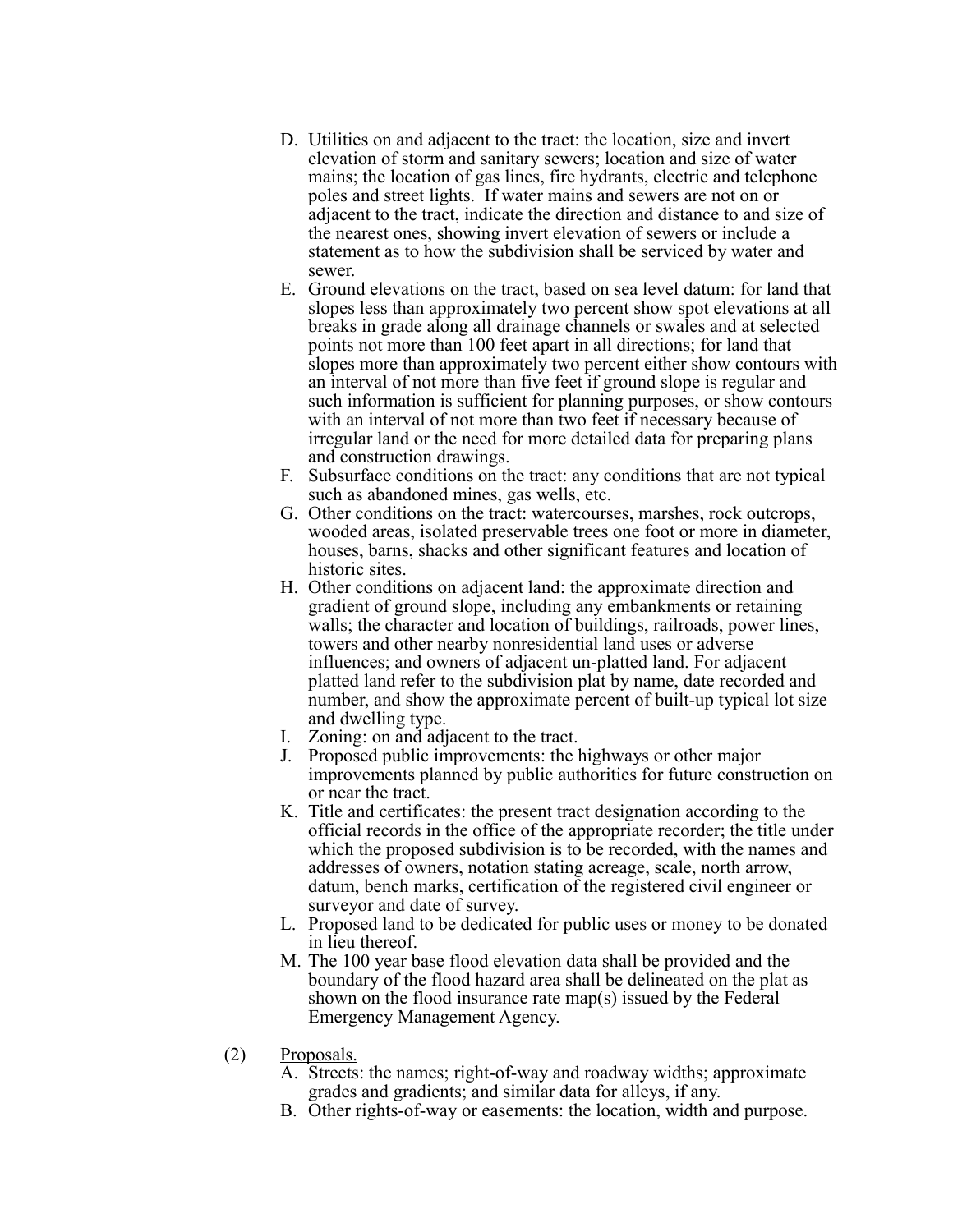- C. Location of utilities: if not shown on other exhibits.
- D. Lot lines, lot numbers and block numbers.
- E. Location and description of all monuments and markers set or to be set.
- F. The location, boundaries, dimensions, and acreage of any open space areas, recreation areas, common areas, water and sewage treatment sites, storm water retention or detention sites, and any other public or private sites or lots. The dimensions may be approximate according to scaled measurements.
- G. Sites, if any, for multi-family dwellings, shopping centers, churches, industry or other nonpublic uses exclusive of single-family dwellings.
- H. Minimum building setback lines.
- I. Site data, including total acreage, the number of residential lots, approximate size of each lot and acres in parks, etc.
- J. Title, scale, north arrow and date.
- K. A tabulation of the total subdivision data including:
	- 1. Area in sublots (in acres).
	- 2. Area in roads (in acres).
	- 3. Area in open spaces, common areas, recreation areas, water and sewage treatment sites, and any other public or private sites (in acres).
	- 4. Total area in the subdivision (in acres).
	- 5. Total length of roads (lineal feet).
	- 6. Total number of sublots.
	- 7. If two family dwelling units or multiple-family dwelling units are proposed, a statement regarding the number of buildings and dwelling units contained therein for each proposed lot and the total number of buildings and dwelling units for the entire subdivision.
- (d) An outline of any protective covenants proposed.
- (e) The Commission may require additional preliminary drawings showing information such as street profile and grades, typical cross sections of proposed roadways, proposed sanitary and storm sewers and water service or the prospective street system of adjacent land owned by the developer.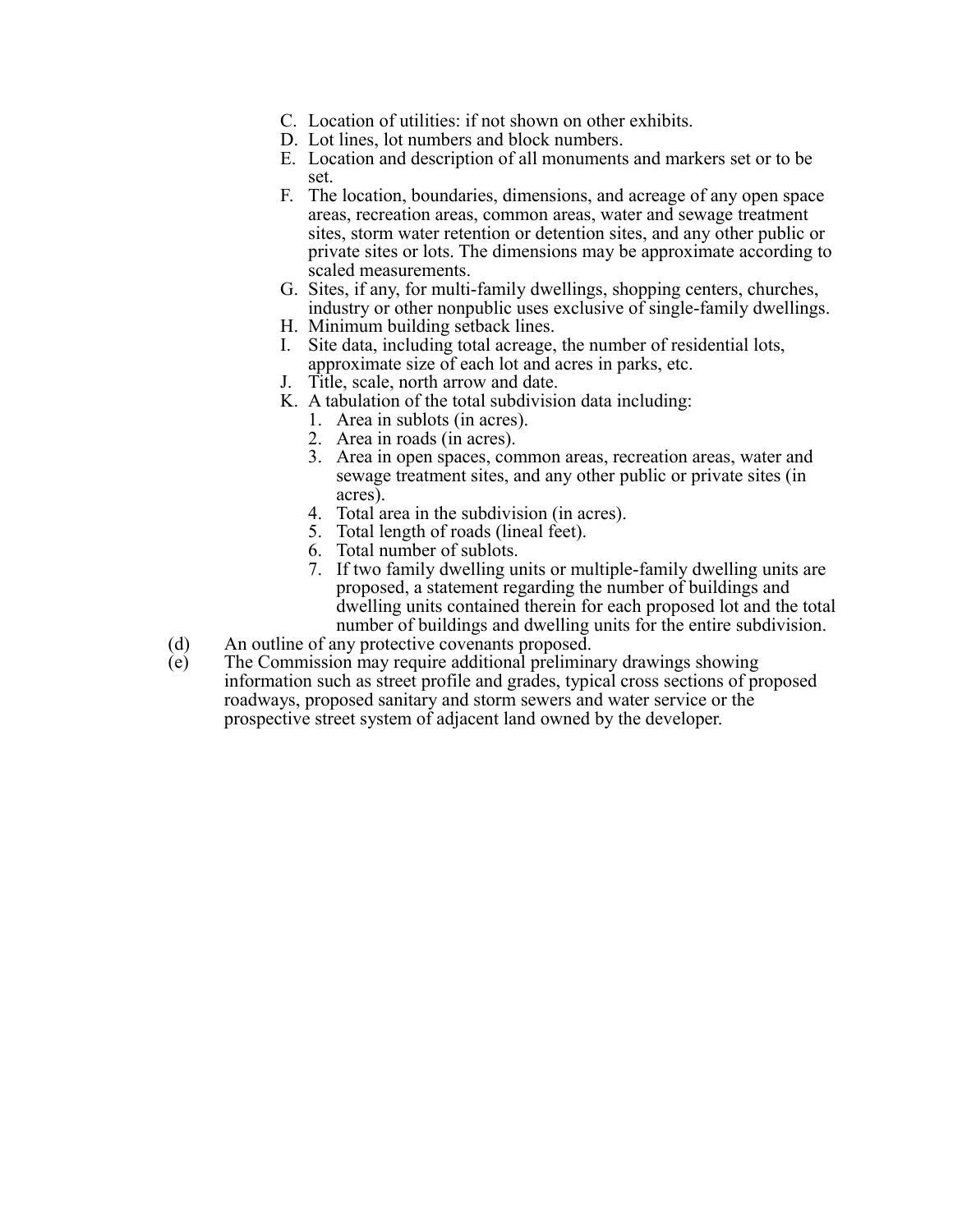## **CHAPTER 705 Final Plat Procedure**

- 705.01 Final plat procedure.<br>705.02 Approval of plats by
- 705.02 Approval of plats by County Map Department
- 705.03 Final plat approval.<br>705.04 Minor subdivisions.
- Minor subdivisions.

#### CROSS REFERENCES

Plats- see Ohio R. C. Ch. 711

Preliminary plat procedure - see P. & Z. Ch. 703

#### **705.01 FINAL PLAT PROCEDURE.**

- (a) The subdivider shall submit to the Village Zoning Inspector the following for review twenty-eight (28) days prior to the Planning Commission's next regular meeting.
	- (1) One copy of the preliminary plat application showing the Planning Commission's approval and any necessary changes to be made before final plat approval;
	- (2) One original tracing and eight prints of the final plat;
	- (3) One original tracing and eight prints of improvement/record drawings, and electronic files;
	- (4) Two copies of specifications;<br>(5) Two copies of protective cove
	- Two copies of protective covenants, if proposed; and
	- (6) Indicating that any proposed ponds and/or lakes have been approved by the Portage County Soil and Water Conservation District.
- (b) The Zoning Inspector shall transmit one copy of the final plat, improvement drawings, specifications and protective covenants to the:
	- (1) Village Solicitor
	- (2) Village or Consulting Engineer
- (c) The Zoning Inspector upon his satisfaction that the final plat with all necessary plans, profiles, and documents is complete shall inform the subdivider to:
	- $(1)$  Pay all inspection fees, if applicable;
	- (2) Install all improvements or post financial guarantees for completion of such improvements as determined by the Planning Commission.
	- (3) The subdivider shall provide a written estimate of the cost of said improvements which shall be reviewed by the Village Engineer. Based upon the Village Engineer's recommendation the bond shall be set at 120% of his estimate for the improvements. Said bond will be retained until asbuilt drawings have been supplied and the improvements are accepted for maintenance by the Village.
- (d) The final plat application procedures are as follows:
	- (1) Purpose. The subdivider shall submit a final plat to provide the Planning Commission with evidence that the map records the minor changes in property lines, street and utility layouts that have to be made to meet surveying and installations problems. The final plat shall show that any changes or alterations to the improvements of the site are not in violation with these Subdivision Regulations.
	- (2) Application. The subdivider shall apply in writing on a form provided for such purpose, to the Planning Commission for final approval and Site Plan Review of a subdivision plat 28 days prior to the regular meeting of the Commission at which it is to be considered for filing. Two copies of the application shall be submitted along with the original tracing of the final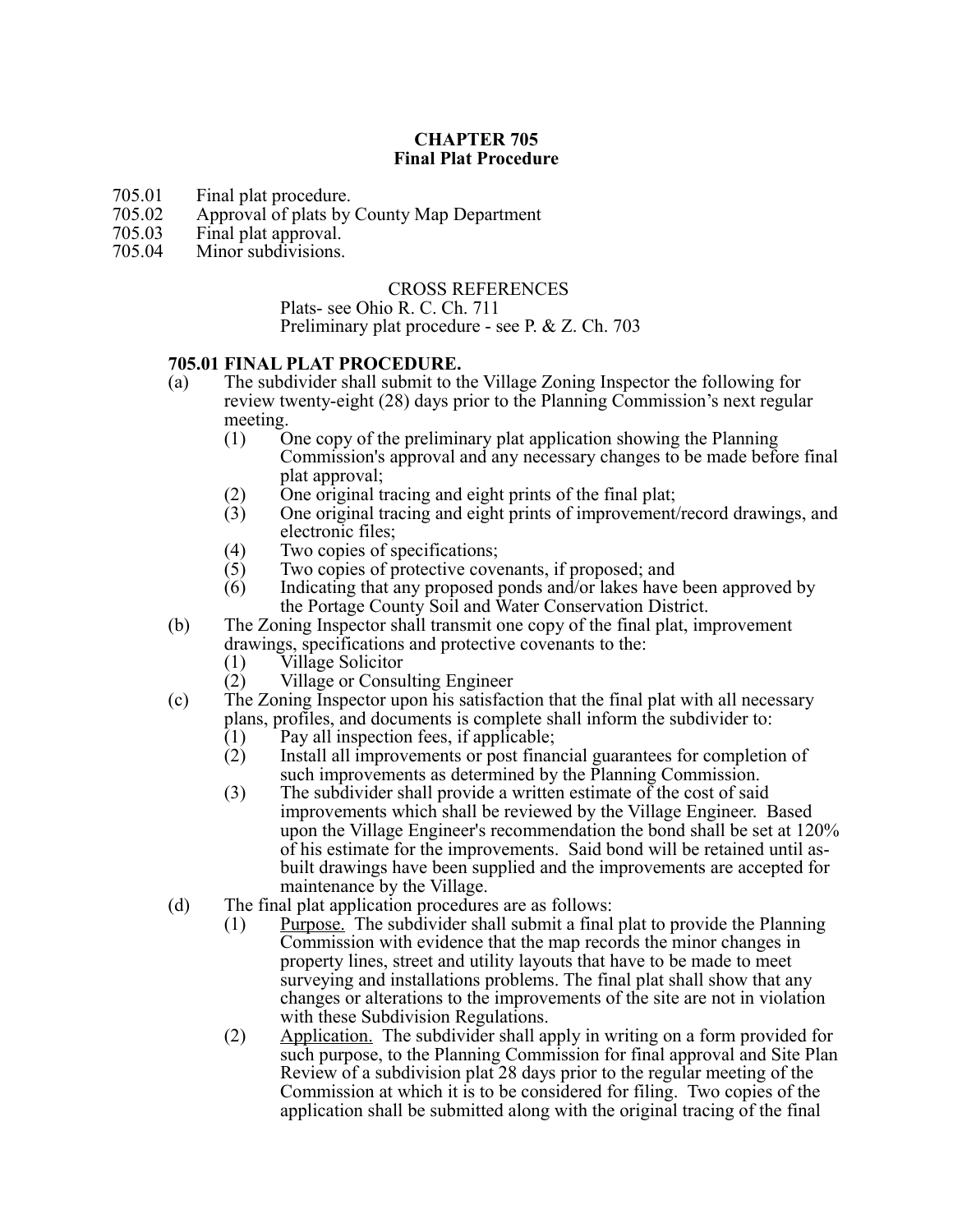plat, the original tracing of plat, the original tracing of the drawings for the required improvements or record drawings, four sets of specifications, two copies of protective covenants, if proposed, one copy of the certification by the Zoning Inspector stating that the developer has: designed and installed improvements in accordance with the provisions of these Regulations and any conditions set forth by the Commission in their approval of the preliminary plan; or posted financial guarantees in sufficient amount to assure completion of all required improvements; and paid all inspection fees. The final plat shall be considered officially filed after it is examined by the Commission at a regular meeting and is found to comply with the formal provisions of these Regulations. Comments by officials and agencies that have received a copy of the final plat as provided for in these regulations shall be made in writing to the Zoning Inspector prior to the meeting date of the Planning Commission at which the final plat is to be considered. If on-site septic systems are proposed, the Planning Commission shall require the Portage County Health Department to review and comment in written form on the final plat before the Planning Commission acts upon it. Additional comments may be made at the meeting at which the plat is to be considered. During the twenty eight (28) day review period specified herein, the Zoning Inspector may forward any comments to the developer or his representative for consideration prior to the Planning Commission meeting at which the plat is to be acted upon.

- (3) Planning Commission action. If the subdivision complies with all applicable provisions of these Subdivision Regulations, the Commission shall approve the final plat. If the Planning Commission disapproves the plat, such action together with the reasons therefor, shall be entered upon the official application to the Planning Commission and a copy of such record sent to the subdivider so he may correct the final plat and submit the same for final approval at the next meeting of the Planning Commission. Action shall be taken at the next regular meeting Planning Commission following the date of official filing for a final plat or within a mutually agreed upon extension, otherwise the plat shall be deemed to have been approved. Written notice of the Planning Commission's action shall be mailed to the subdivider.
- (4) Form of approval. The approval of the final plat drawing and specifications shall be indicated by a certification to that effect on the original tracing of the plat with the signature of the Chairman of the Commission. The Commission shall retain the original tracing and one duplicate thereof at the developer's expense;
- (5) Effect of approval. Upon final approval of a subdivision involving the creation of new streets, the widening, decreasing or vacation of existing streets or alley or the creation, enlargement or decrease of other lands devoted to public use, the Planning Commission shall transmit notice of such action to Council together with appropriate recommendations concerning the acceptance of dedicated streets and alleys or the vacation thereof, and of the acceptance of other dedicated lands. Final approval of a subdivision by the Planning Commission shall in no way constitute legal acceptance of any dedicated streets, alleys or other open spaces shown upon the plat;
- (6) Forwarding of plats and acceptance. Upon the approval of subdivision, the Planning Commission shall forward the original tracing to the Solicitor who shall prepare the necessary legislation for acceptance of any dedicated streets, alleys, and lands for public use or other open spaces by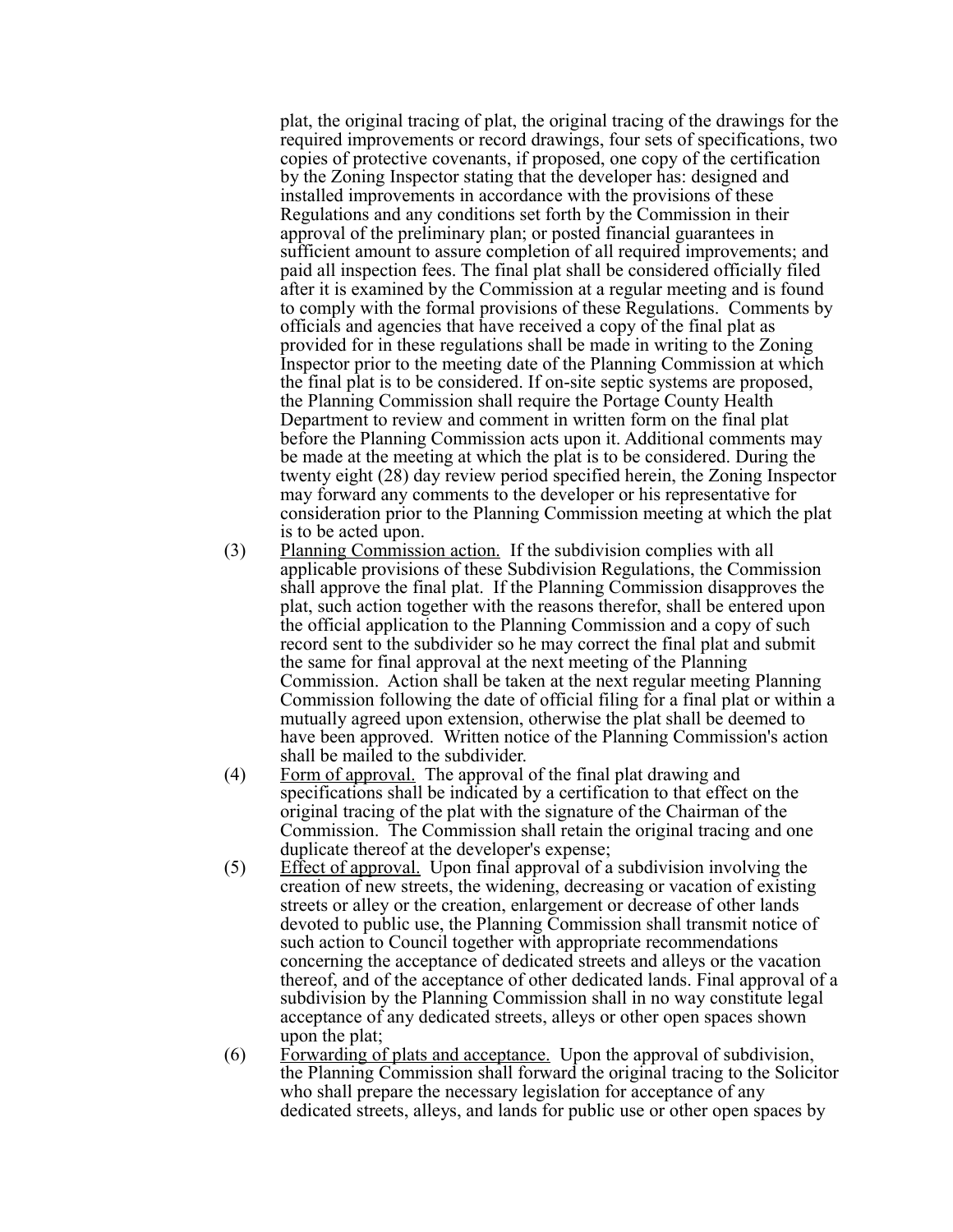Council. Prior to acceptance by Council, all improvements shall be constructed or their construction guaranteed. Acceptance of the plat by Council does not constitute acceptance of the street for maintenance until improvements have been in place for twelve (12) months;

- (7) Recording. After acceptance of the plat by Council, the developer shall pay the recording fee to the Village. The approved plat shall then be filed in the office of the County Recorder and lots may be sold, leased or transferred and building permits issued; and
- (8) Public file. Final plat application and preliminary plat plan with all papers, specifications and maps shall be on public file at Village Hall from the origination of formal action until final acceptance of the plat. In no case shall any formal action on acceptance be taken until the final plat application and preliminary plat plan have been on public file a minimum of two weeks.
- (9) Before final approval of a subdivision, the subdivider shall submit three (3) copies of drawings showing cross sections, profiles, elevations, construction details and specifications for all required land improvements. The drawings shall be prepared in accordance with the requirements of these Regulations. Prior to bond being released, said drawings shall be submitted and labeled "As Builts."
- (10) Protective covenants in final form shall be recorded separately.
- (11) Title insurance in the amount of one thousand dollars  $(\$1,000)$  covering the final plat, showing title to such dedicated lands good in the name of the Municipality shall be submitted prior to recording.
- (12) Certificates or affidavits as may be required in the enforcement of these Regulations.
- (e) Land Splits in Industrial and Commercial Districts Pursuant to an Approved Plat. Notwithstanding any provisions within the Subdivision Regulations to the contrary, the Planning Commission may approve land splits in Industrial and Commercial Zoning Districts consistent with a preliminary plat previously approved by the Commission and Council, including consolidations of lots depicted in the preliminary plat, and upon such approval the land splits may be endorsed by the Clerk of Council and recorded with the County Recorder without further action of Council. Prior to approval of such lot splits, the Commission shall ascertain that all public improvements necessary to service the lots have been installed and appropriate maintenance guarantees received.

# **705.02 APPROVAL OF PLATS BY COUNTY MAP DEPARTMENT.**

The Portage County Map Department operating under the supervision of the County Auditor shall be directed not to approve plats of land or partial plats of land in the Village for recording upon County records until the same have been approved in writing thereon by the Clerk of Council of the Village.

# **705.03 FINAL PLAT APPROVAL.**

The developer shall furnish with the application for approval of the final plat, the following:

- (a) Certification by the Zoning Inspector, stating that the developer has designed and installed improvements in accordance with the provisions of the Regulations and conditions set forth by the Planning Commission in their approval of the preliminary plan, or recommended financial guarantees in sufficient amount to assure completion of all required improvements to be posted upon approval of plat, and made arrangement for payment of all inspection fees.
- (b) The final plat shall be submitted in electronic form and ink on tracing cloth or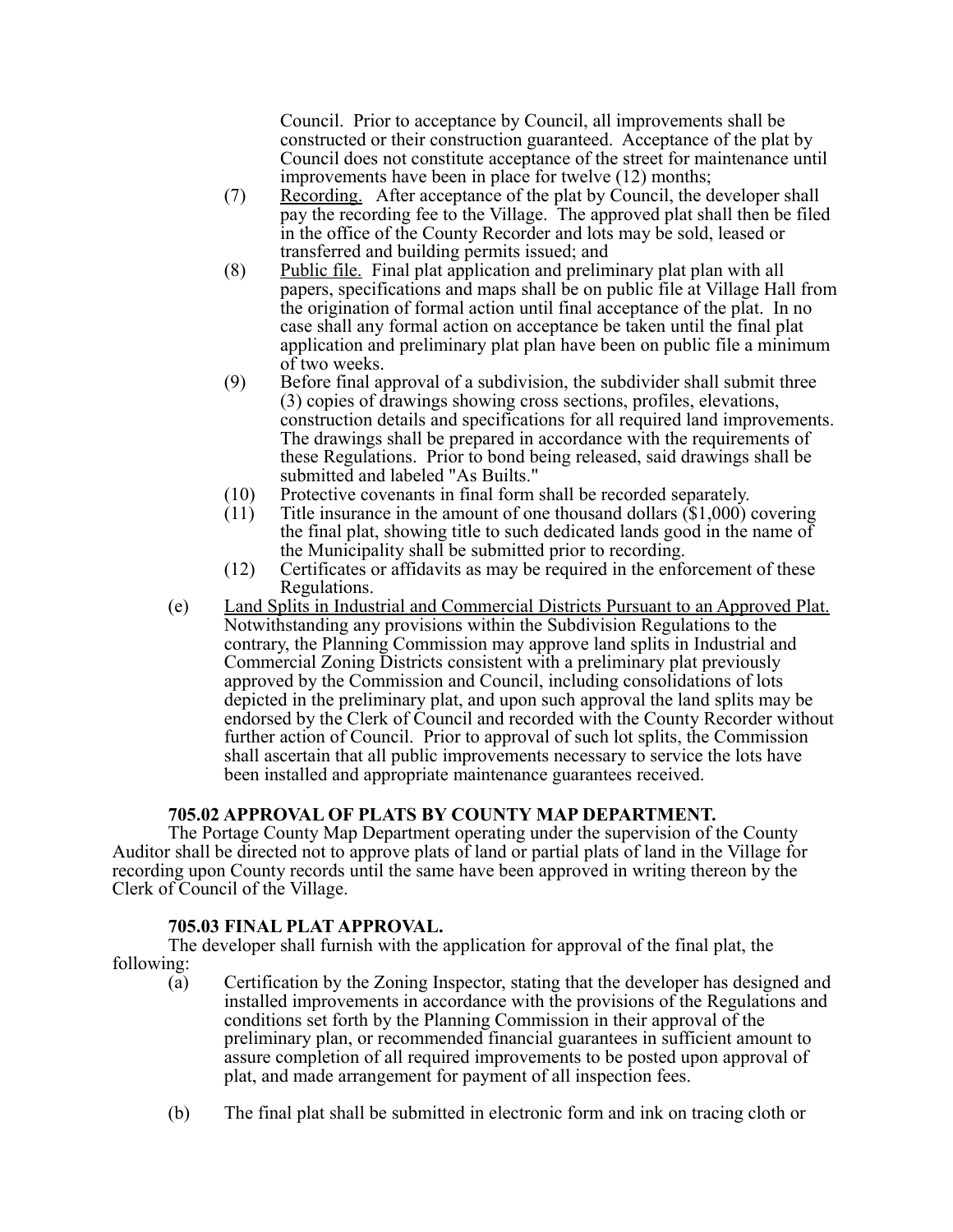mylar on sheets no larger than twenty-two by twenty-eight inches and shall be at a scale of 100 feet to one inch. Where necessary, the plat may be on several sheets accompanied by an index sheet showing the entire subdivision. For large subdivisions the final plat may be submitted for approval progressively in contiguous sections satisfactory to the Planning Commission. The final plat shall show the following:

- (1) Control points to which all dimensions, angles and bearings are to be referred and the nearest established street line, section line or other established point.
- (2) Restrictions, lines and boundaries, center lines and right-of-way lines of streets, easements and other rights of way; natural and artificial watercourses, streams, shore lines; topography and property lines of all lots and parcels with distance, radii, arcs, chords and tangents of all curves to the nearest one-hundredth of a foot, bearings or deflection angles to nearest second.
- (3) Street name and width of each street within the proposed subdivision and those adjoining; building setback lines.
- (4) Lot and block identification, number or letter, in progressive order, for each lot and block conforming to the Recorder's procedures.
- (5) Dedication and acceptance: show boundaries and by graphic symbols all parcels which are to be dedicated or reserved for public use or easements.
- (6) Monuments and markers, location and description of those found, set or to be set.
- (7) Names of recorded owners of adjoining un-platted land.
- (8) Reference to subdivision plats of adjoining platted land by name, volume and page of the Recorder's maps.
- (9) Notarized certification by the owner of acceptance of plat and statement offering dedication of streets, rights of way and any sites for public use or reserved by deed covenants for common use of all property owners.
- (10) Notarized certification and seal by a registered surveyor as to preparation and details of survey and plat and setting of monuments.
- (11) Recording statement by the County Recorder.
- (12) Transfer statement by the County Auditor and the tax map draftsman.<br>(13) Acceptance statement by Council.
- Acceptance statement by Council.
- (14) Protective covenants, reference to or included on plat.
- (15) Title of subdivision, municipality, county, state, original township section, tract or lot; scale, shown geographically, north arrow and date.
- 
- (16) Lot acreage shown on each lot.<br>(17) Indication of any land subject to Indication of any land subject to inundation or flood hazard by storm water and any land designated as a special flood area on the current Flood Hazard Boundary Map.
- (18) At the time of submission of the final plat the following notations for approval shall appear on the plat.
	- A. For approval of the plat by the Chairman of the Planning Commission.
	- B. For acceptance of the utility easement by applicable public utility companies and acceptance by the appropriate entity of any other easement(s) granted by the owner of the subdivision and shown on the plat.
	- C. For acceptance and approval of the plat by the Mayor and the Clerk of Council.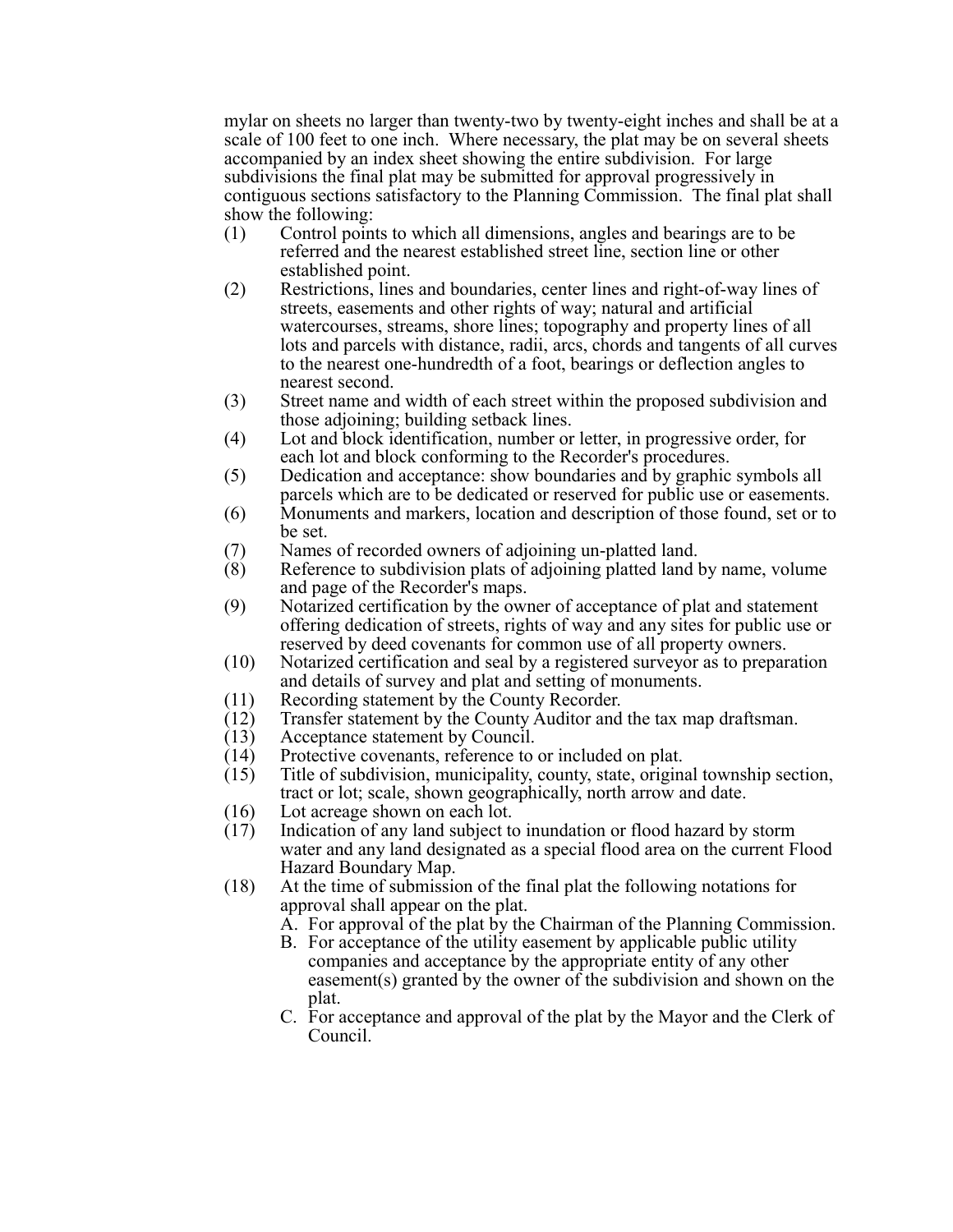# **705.04 MINOR SUBDIVISIONS.**

- (a) Planning Commission May Approve without a Plat. Notwithstanding the provisions of Chapters 703 or 705 of these Regulations, the Planning Commission may approve a minor subdivision, as defined herein, without a plat if such minor subdivision meets the conditions and specifications outlined below and would not be contrary to applicable zoning regulations or the relevant provisions of the Regulations.
- (b) Classification. A proposed division of a parcel of land which adjoins an existing public street and does not involve the opening, widening, extension or improvement of any street or the installation of any underground public utility, and does not involve more than five lots and does include all the contiguous land under one ownership, shall be classified as a minor subdivision.
- (c) Submission of Minor Subdivision Plan. An application and minor subdivision plan, complying with the requirements set forth in subsection (d) hereof shall be prepared for each proposed minor subdivision. The original and at least three copies of the minor subdivision plan along with an application fee as established by the Village shall be submitted to the Zoning Inspector not less than seven days before the Planning Commission meeting at which consideration is desired.
- (d) Specifications for Minor Subdivision Plan. The minor subdivision shall be prepared by registered land surveyor and clearly drawn in AutoCAD or on mylar at a scale of not less than fifty feet to the inch showing the proposed layout and dimensions of each lot. It shall not exceed twenty-four by thirty-six inches in size, and shall include the following information.
	- (1) Location of the minor subdivision, including a drawing or print of a Village map, or part thereof, showing the location of the proposed subdivision, along with a legal description and designation of the parcel according to official records;
	- (2) Title, scale, north arrow and the date of survey;
	- (3) Name(s) and address(es) of the owner(s), subdivider and the registered surveyor;
	- (4) Names of adjoining property owners,
	- (5) The scale and dimensions the parcel which is to be subdivided and all contiguous land of the same ownership, including locations of existing structures within fifty feet of the boundaries.
	- (6) Information on the topography and drainage of the proposed subdivision and within fifty feet thereof;
	- (7) Right of way width, pavement width and street name of all adjoining streets or thoroughfares and any existing streets within the minor subdivision;
	- (8) All lot lines adjacent to or abutting the minor subdivision and the use of the corresponding parcels of property;
	- (9) Building setbacks and front yard dimensions;
	- (10) Layout and size of lots drawn to scale showing bearing and distances as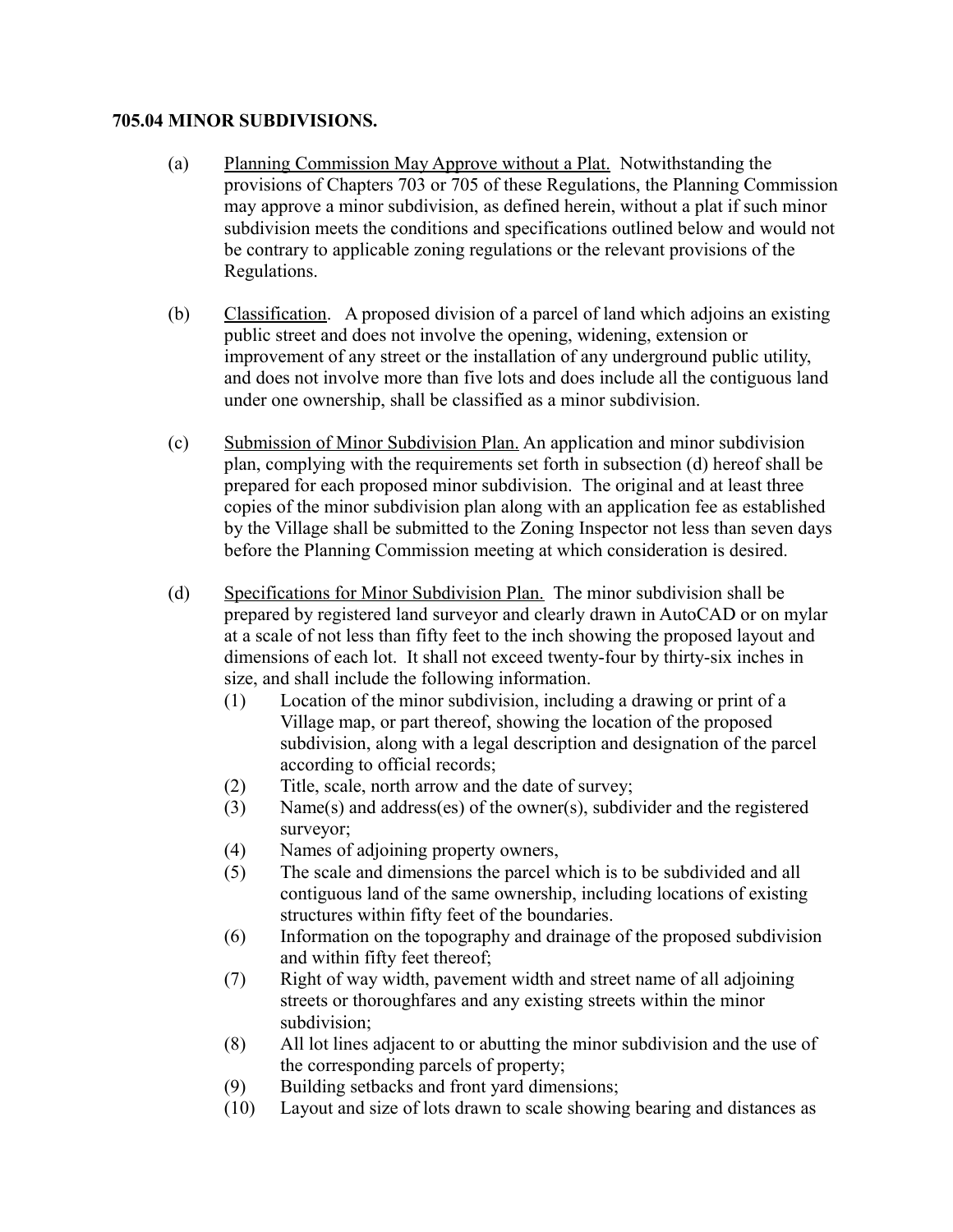determined by an accurate field survey measured to the nearest one hundredth of a foot. One corner of the lots in the minor subdivision shall be referenced to the street centerline of the nearest established intersection;

- (11) The area in the minor subdivision shown to the nearest one thousandth of an acre;
- (12) The location of existing and proposed drainage courses, drainage tiles, road culverts and other utilities;
- (13) The location, type of material and size of all monuments and markers;
- (14) Certification that the proposed subdivision will be served by a public water supply and sewerage service in accordance with the regulations of the Village;
- (15) Certification of ownership.
- (e) Distribution. The application shall be transmitted by the Zoning Inspector to the Planning Commission as well as other agencies as follows:
	- (1) The application may be transmitted to appropriate administrative departments and professional consultants for review and comment.
	- (2) Any department reports, comments, or expert opinions shall be compiled by the Zoning Inspector and transmitted to the Planning Commission prior to the time of the Commission's review.
- (f) Approval. The plat shall be approved provided the Planning Commission determines the proposed division of land is a minor subdivision, and:
	- (1) That all the contiguous land owned by the proposed developer will therein be completely subdivided, and
	- (2) That it is properly integrated with adjoining developments or could be properly coordinated with the subdivision and extension of streets to adjoining land, and
	- (3) That it complies with the planning principles and other sections of these regulations, the Zoning and other Codes and plans of the Village, and
	- (4) That If the layout is satisfactory and all maps, plans and data as set forth in subsection (d) hereof have been included.

The approval shall be noted on the mylar by the Chairman of the Planning Commission, and the Zoning Inspector.

(g) If Not Approved. If the Planning Commission determines it is a major subdivision or the subdivision is not approved for other reasons, the Planning Commission shall state the conditions that shall be complied with before it will be approved.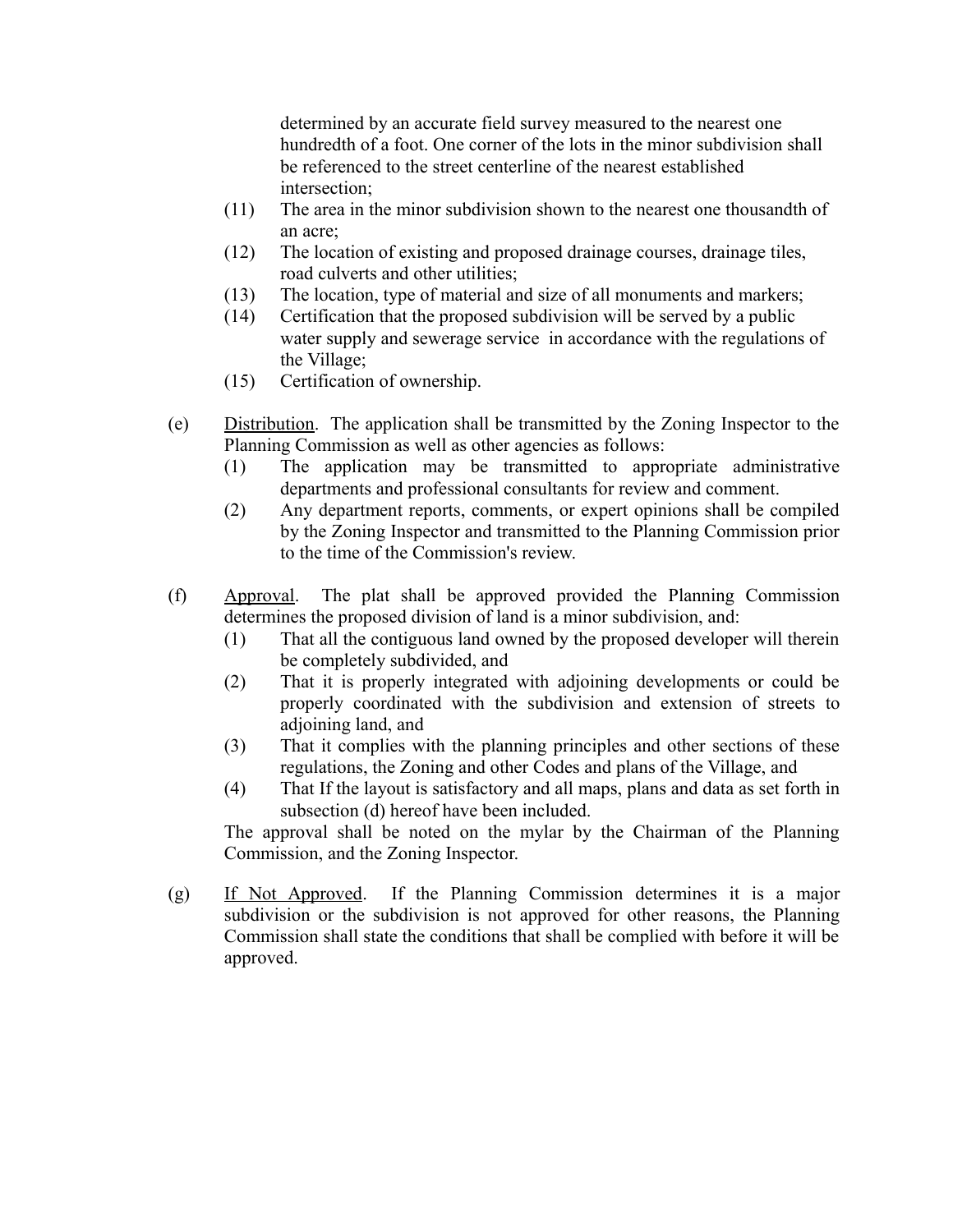#### **CHAPTER 711 Street Regulations and Requirements**

- 
- 711.01 Conflict.<br>711.02 Plat speci
- 711.02 Plat specifications.<br>711.03 Design standards.
- 711.03 Design standards.<br>711.04 Drainage system r 711.04 Drainage system requirements.<br>711.05 Street improvements
- 711.05 Street improvements.<br>711.06 Maintenance bond.
- 711.06 Maintenance bond.<br>711.07 Village inspections.
- Village inspections.

#### CROSS REFERENCES

Plat and subdivision defined - see Ohio R.C. 711.001 Inspection of streets and acceptance - see Ohio R.C. 711.08, 711.09 Power to establish and care for streets - see Ohio R.C. 715.19, 717.01, 723.01 Dedication and acceptance - see Ohio R.C. 723.03 Surface treatment - see Ohio R.C. 723.23, 723.31 Sidewalks and gutters - see Ohio R.C. 729.01 et seq.

#### 7**11.01 CONFLICT.**

Wherever the requirements of the Subdivision Regulations are at a variance with the requirements of any other lawfully adopted rules, regulations or ordinances, the most restrictive, or that imposing the higher standards, shall govern.

# 7**11.02 PLAT SPECIFICATIONS.**

The plat plan shall show:

- (a) Streets on and adjacent to the subdivision with names, location, right-of-way and roadway width, center line and ditch line profile; planned public improvements; and highways or other major improvements planned by public authorities for future construction on or near the subdivision, including journalized routes for highways.
- (b) All street, center line data, right-of-way and pavement widths shall be shown. Each type of pavement shall be labeled. Stationing shall begin at the south or west end of the improvement.
- (c) All existing and proposed underground structures located in the street or easement shall be shown on the construction plan and profile drawings. Such underground structures include gas lines, electric and telephone conduits, sanitary and storm sewers, water mains, culverts, etc.
- (d) The final plat shall be reproducible, drawn in ink on tracing cloth or mylar, sheet size 24 inches by 36 inches, and shall be at a scale of not more than 100 feet to one inch.
- (e) Street names shall not duplicate another in the Village postal area and right-ofway width of each street within the proposed subdivision and those adjoining shall be shown.

#### **711.03 DESIGN STANDARDS**.

- (a) Arrangement. The design of proposed streets shall provide for both the continuation of existing streets and access to adjacent un-platted lands so that the entire area can be served with a coordinated street system.
- (b) Street Classifications.
	- (1) Major arterial thoroughfares shall be planned for continuation of movement of fast traffic between points of heavy traffic generation and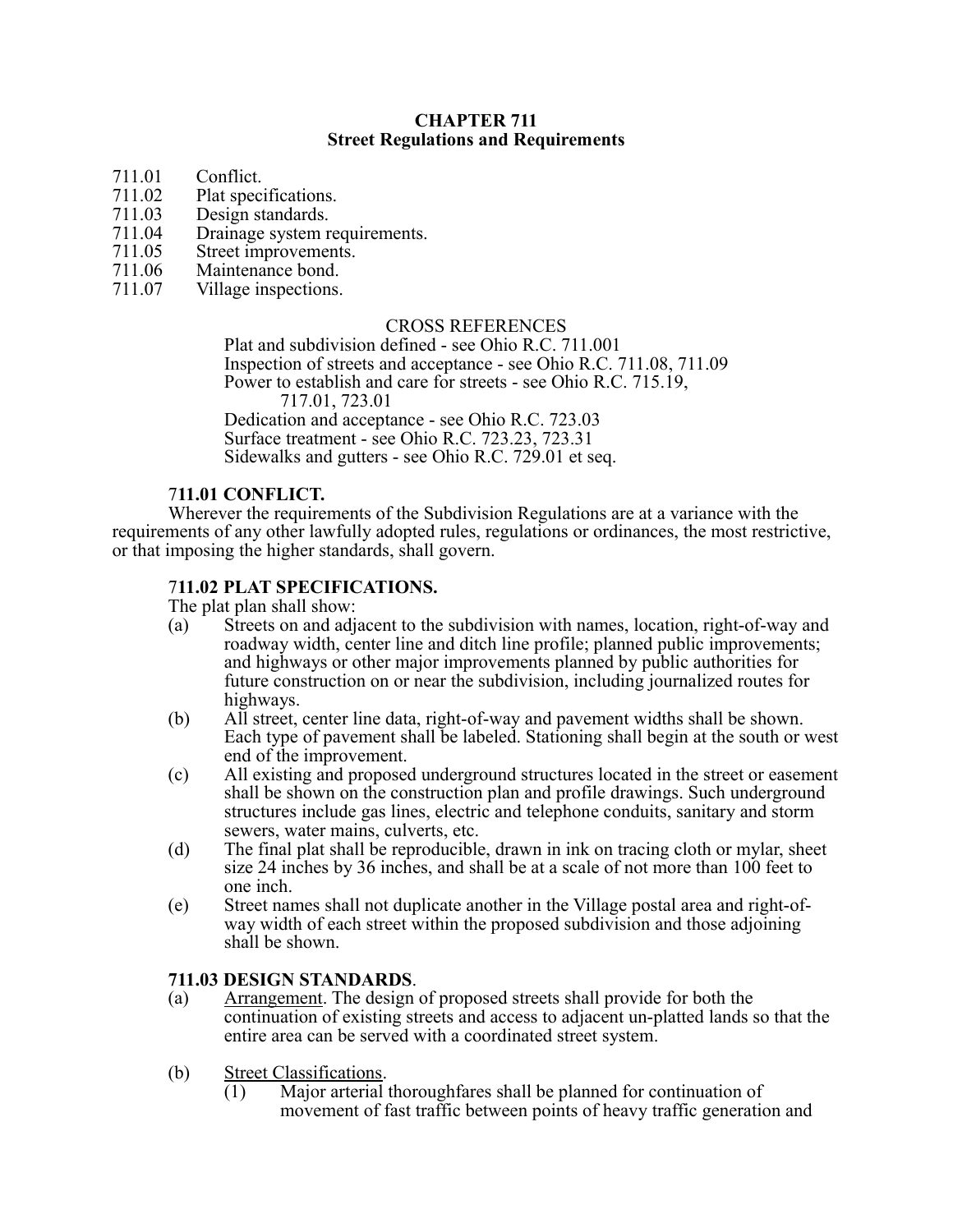from one section of the community to another. They shall contain as few intersections with local streets as possible and shall minimize or prohibit direct access from adjacent properties.

- (2) Collector streets shall provide a traffic route from local streets to major arterial thoroughfares. These streets shall be spaced approximately onefourth mile apart.
- (3) Local streets shall provide direct and full access to each lot and shall be laid out so that their use by through traffic will be discouraged. The street system shall be so designed that all proposed streets shall be in general conformity with a plan for the most advantageous development of the entire neighborhood. The streets shall be extended to the boundaries of the tract to be recorded unless prevented by topography or other physical conditions or unless such extension is not necessary or desirable for the coordination of the layout of the subdivision with the development of adjacent tracts. Dead-end streets or cul-de-sacs shall be approved only when necessitated by topography or other physical conditions or where, in the opinion of the Planning Commission, they are appropriate for the type of development contemplated.
- (4) Parallel streets may be required along an existing or proposed major arterial thoroughfare to provide access to lots along such thoroughfares.

| (c) | Street Right-of-Way Widths and Grades. |
|-----|----------------------------------------|
|     |                                        |

|                             | Minimum<br>Grades |            |         |
|-----------------------------|-------------------|------------|---------|
|                             | Right-of-Way      | by Percent |         |
| Classification              | Width in Feet     | Maximum    | Minimum |
| Major arterial thoroughfare | 80                |            | *       |
| Collector, commercial and   |                   |            |         |
| industrial streets          | 60                | 8          | *       |
| Local streets               |                   |            |         |
| Urban single-family         | 60 with curbs     | 8          | *       |
| Urban multi-family          | 60 with curbs     | 8          | *       |
| Light industrial            | 60 without curbs  | 8          | *       |
| Parallel streets            | 60 with curbs     | 8          | *       |

\* Minimum grade should be adequately constructed to accommodate proper drainage according to drainage system requirements as provided in Section 1111.04.

- (d) Cul-de-Sacs and Dead-End Streets. Dead end streets shall not be permitted in the Village of Mantua. Cul-de-sacs shall not be permitted that exceed 600 feet in length. Those cul-de-sacs that are 600 feet in length or less may be approved with the following criteria:
	- (1) Developer demonstrates to the Planning Commission satisfaction the necessity for the cul-de-sac.
	- (2) Developer provides a 60 foot right of way for future connection of the street with said right of way being dedicated to the Village and at location determined by the Planning Commission.
	- (3) Developer provides a looping of utilities that is acceptable to the Village Administrator.
	- (4) It shall be provided at the closed end with a turnaround having an outside pavement diameter of at least 100 feet and street property line diameter of at least 120 feet.
- (e) Corner Radii. Property lines at street intersections shall be rounded with a radius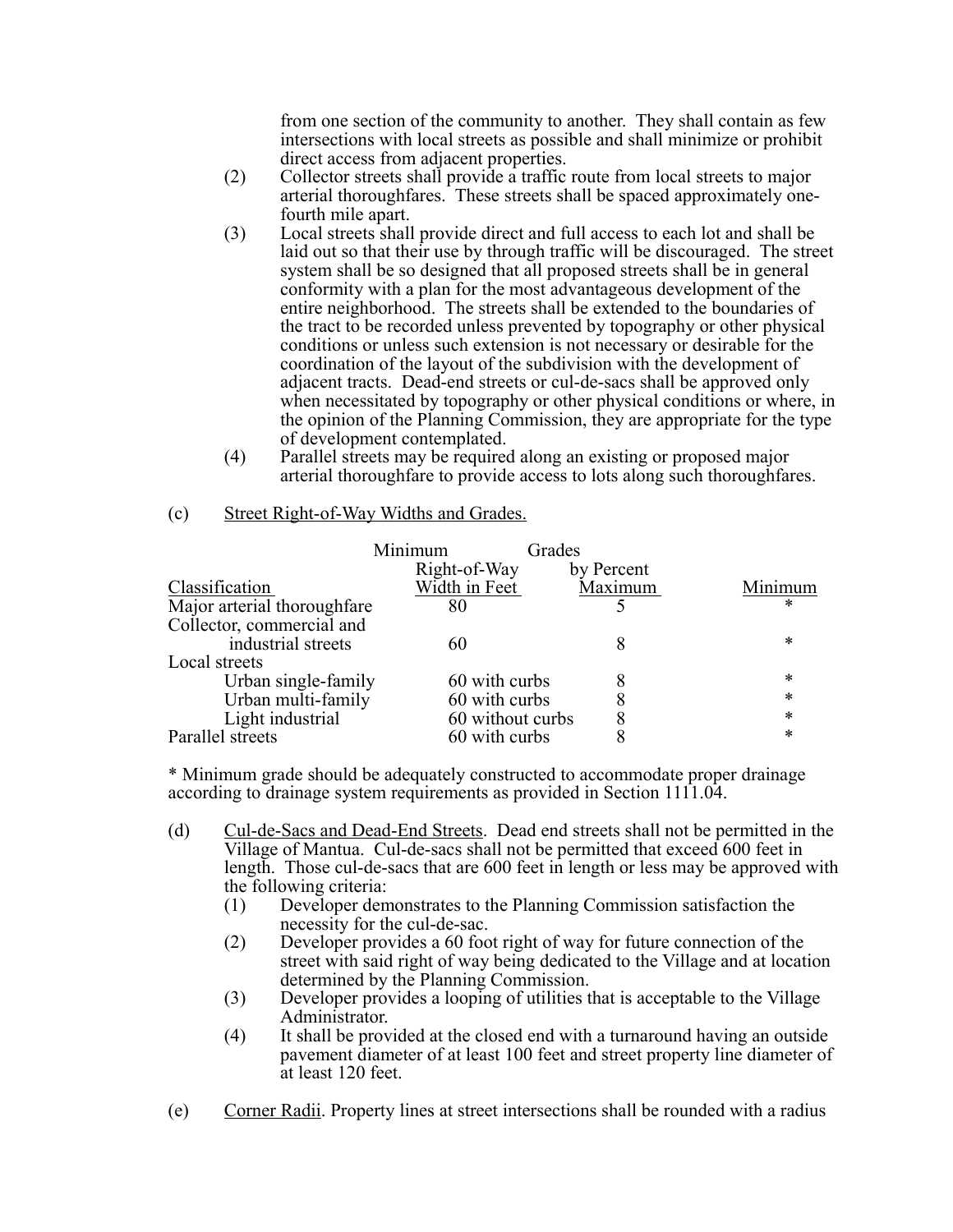of not less than thirty feet for major arterial thoroughfares, collector and industrial streets, and twenty feet for local streets. Chords or cut-offs may be permitted in place of rounded corners.

- (f) Horizontal and Vertical Curves. Angles in the alignment of street lines shall be connected by a curve with a radius on the center line of not less than 150 feet for local streets, 300 feet for collector and industrial streets, and 500 feet for major arterial thoroughfares. Between reverse curves there shall be a tangent at least 100 feet long on major arterial thoroughfares. Every change in street grade shall be made with a vertical curve to provide sight distance suited to the location which in no case shall be less than 300 sight feet from a height of four and one-half feet.
- (g) Intersections. Streets shall be laid out to intersect as nearly as possible at right angles and no street shall intersect any other street at an angle of less than sixty degrees. Multiple intersections involving junctions of more than two streets shall be prohibited.
- (h) Street Jogs. Street jogs with center line offsets of less than 160 feet shall be prohibited. If deemed necessary by the Planning Commission, the minimum distance between center line offsets may be increased or adjusted.

#### 7**11.04 DRAINAGE SYSTEM REQUIREMENTS.**

- (a) The design criteria for the drainage systems shall be based on the State of Ohio Department of Transportation Design Policy with the exception being a minimum easement width of twenty feet.
- (b) These criteria shall apply to development along existing roads as well as those requiring new roads to be constructed.
	- (1) Road drainage system. The road storm drainage system shall serve as the local drainage system. It shall be designed to carry roadway, adjacent land, and house storm water drainage. To prevent excessive pipe sizes, storm sewers shall drain into natural waterways as soon as possible.
	- (2) Off-road drainage system. The design of the off-road drainage system shall include the watershed affecting the allotment and shall be extended to a watercourse or ditch adequate to receive the storm drainage.
	- (3) Subgrade drainage system. All pavement subgrades shall be drained by "longitudinal underdrains", both sides of the pavement.

# 7**11.05 STREET IMPROVEMENTS.**

The subdivider shall design and construct pavements, curbs and gutters of sizes and types not less than as provided for in the Standard Construction Details of the Village of Mantua. Generally, construction standards shall be as specified by the current edition of the State of Ohio Department of Transportation Construction and Material Specifications.

- (a) Sidewalks. Sidewalks shall be provided in urban residential developments. Sidewalks shall be constructed of Portland cement concrete four-inches thick with the thickness increased to six inches where the sidewalk is crossed by a driveway. They shall be located as shown by the typical cross section in Appendix A. The construction and materials shall be as specified in the State of Ohio Department of Transportation Construction and Materials Specifications. Sidewalk widths shall be a minimum of four feet. The Planning Commission may allow pedestrian walkways to be substituted for sidewalks.
- (b) Pedestrian Walkways. Pedestrian walkways, not less than ten feet wide, or of such greater width as deemed necessary by the Planning Commission, shall be required across blocks where the Planning Commission deems that pedestrian access to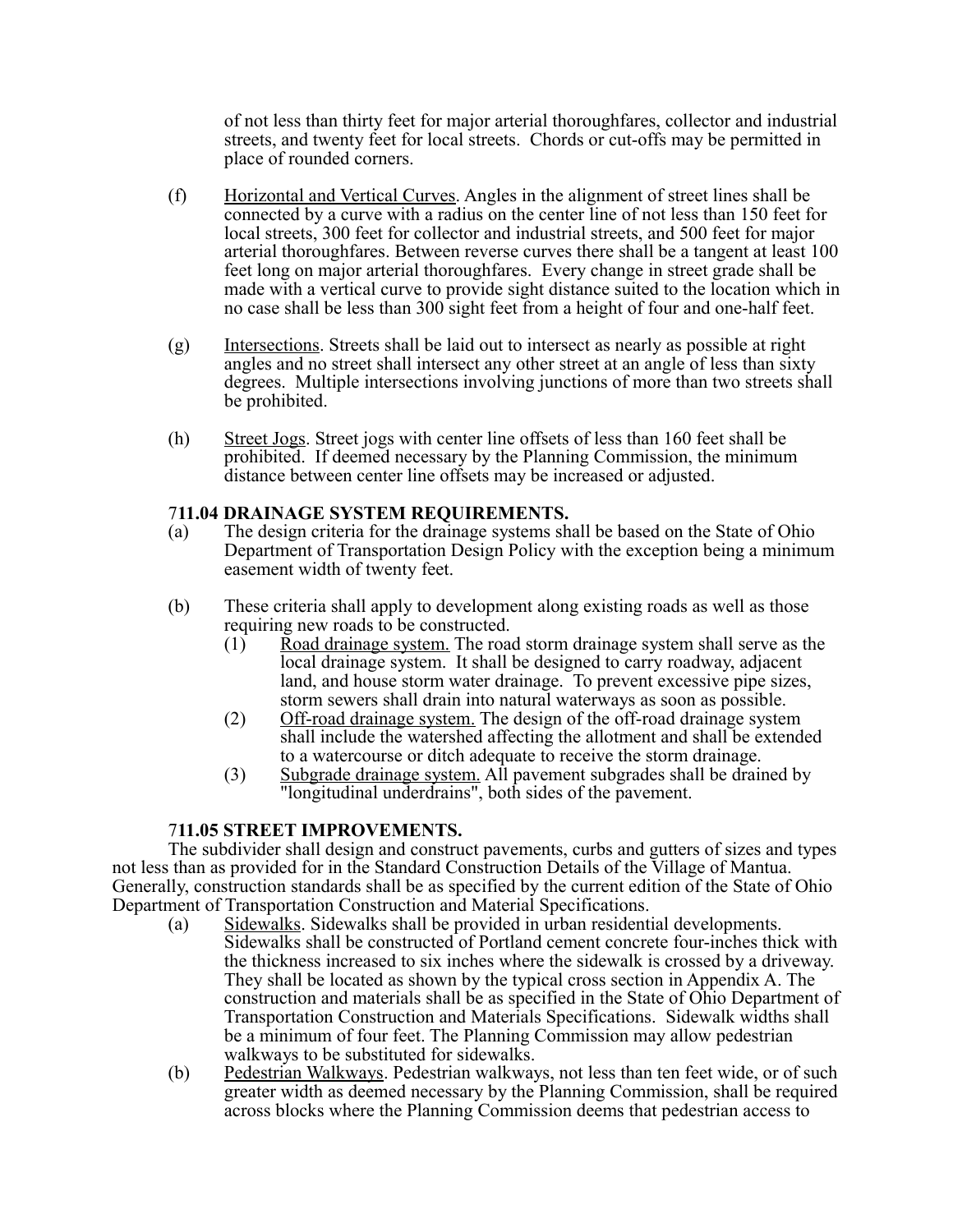schools, playgrounds, shopping centers, transportation and other community facilities is necessary. Paving, fencing and other required improvements shall be determined by the Planning Commission, as recommended by the Village.

- (c) Street Name Signs. To avoid duplication and confusion, the proposed names of all streets shall be approved by the Village prior to such names being assigned or used. The subdivider shall compensate the Village who shall install a street sign showing the names of all streets at all street intersections. The signs shall conform to the specifications of the Village and be mounted at a height of approximately seven feet above the top of the curb or crown of the pavement. The sign shall be located as directed by the Village. Street names shall not be duplicated within the Fire District.
- (d) Street Lights. The subdivider shall install street lights; if applicable, in accordance with the standards and specifications of the Village.
- (e) Fire Hydrants. The developer shall furnish and install fire hydrants as required and specified by the Village, ISO and NFPA.

#### 7**11.06 MAINTENANCE BOND.**

- (a) The maintenance bond period for all work performed shall begin with the date of acceptance for maintenance and shall extend for a period of one year. Acceptance for maintenance is contingent upon completion of required repairs as prescribed by the Village Administrator. At any time during the bond period, the Village may notify the subdivider and his surety that certain repairs are necessary. Within sixty days, weather permitting, after being so notified, the subdivider shall make such repairs as are declared necessary to restore the work to a good and serviceable condition. In the event that the subdivider fails to comply with the order to repair as provided, the subdivider agrees to allow the Village to access the bond to effect the repairs made by the Village.
- (b) The subdivider shall also make repairs due to erosion or abuse by utility companies and shall repair all failures for all other reasons during the maintenance bond period. The streets and other improvements shall be in a condition acceptable to the Village Administrator at the end of the maintenance period. If the subdivider fails to perform such maintenance to the complete satisfaction of Council, Council may use such bond to make the necessary repairs at its discretion.
- (c) After one year, the subdivider is required to apply for final acceptance by the Village Administrator prior to submitting for Village dedication.
- (d) A temporary public turn-around shall be provided and maintained on all uncompleted roads accepted for maintenance.

#### 7**11.07 VILLAGE INSPECTIONS.**

- (a) The Planning Commission shall have the authority to appoint a construction representative to administer, monitor and provide construction observation to ensure that all construction standards required by the Village Zoning Code are adhered with respect to any residential, commercial or industrial construction in the Village.
- (b) In any project involving water and/or wastewater service, the Planning Commission shall consult with the Village Administrator for his recommendation on employing a Village Inspector to ensure that their rules and regulations are complied with.
- (c) The cost of construction administration and inspection secured by the Village shall be borne by the developer. The Planning Commission shall obtain an estimate of the costs of the inspections and shall obtain a cash bond for such amount from the developer prior to the issuance of any permits.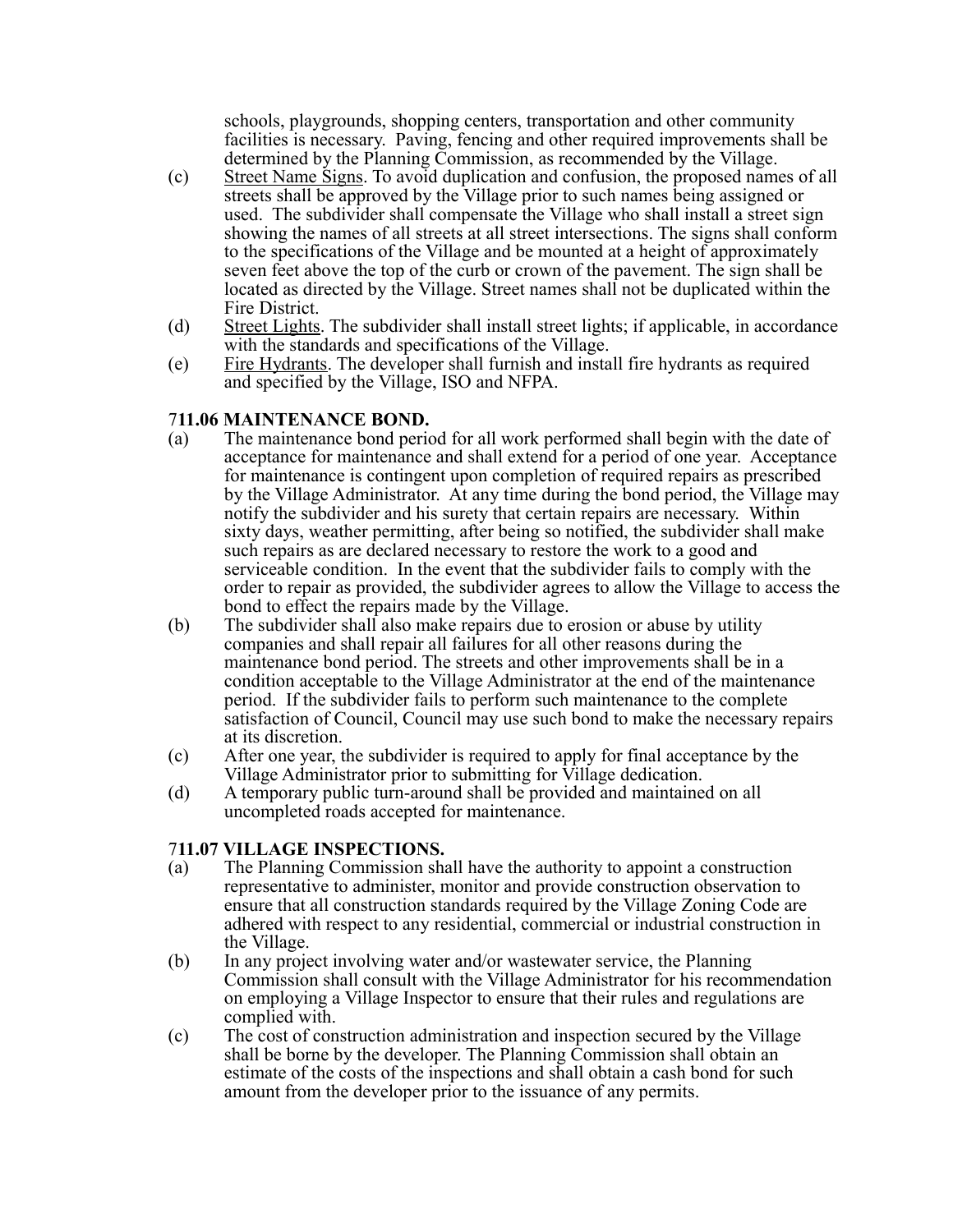(d) The inspector shall keep a daily log and certify that all necessary Village rules and regulations and ordinances have been complied with by the developer. The inspector shall advise the Village Administrator or the Mayor if work is not proceeding properly and request a stop work order if he deems it necessary.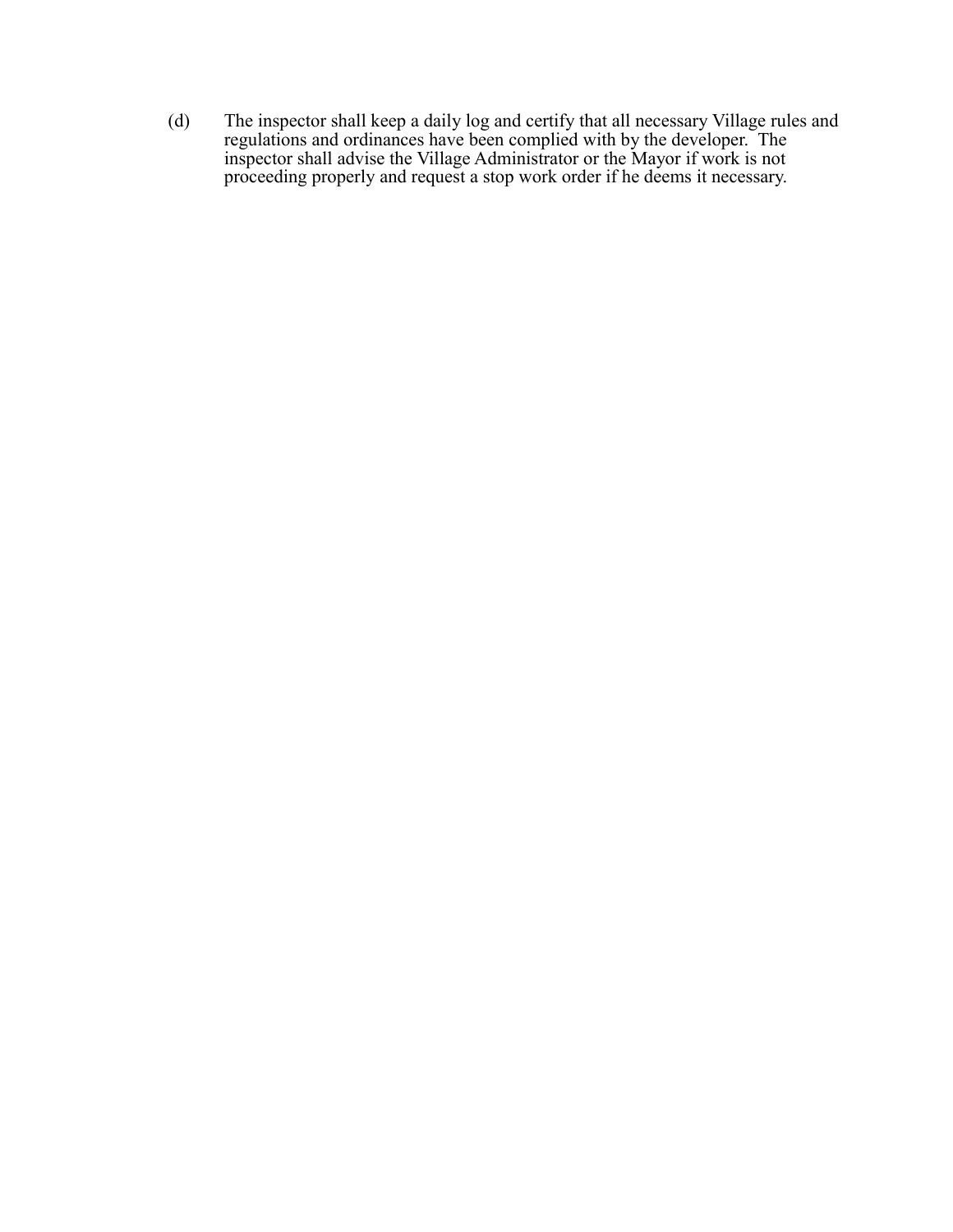# **CHAPTER 715 Drainage Requirements**

- 
- 715.01 Submission of plans.<br>715.02 Adequate drainage of 715.02 Adequate drainage outlet.<br>715.03 Design standards.
- 715.03 Design standards.<br>715.04 Ditch protection.
- 715.04 Ditch protection.<br>715.05 Paved gutters.
- 715.05 Paved gutters.<br>715.06 Easements.
- Easements.
- 715.07 Storm water management.<br>715.08 Standards of operation.
- Standards of operation.

#### CROSS REFERENCES

Storm drain conductors and leaders - see OAC 4101:2-51-69 Drainage system requirements - see P. & Z. 711.04

#### **715.01 SUBMISSION OF PLANS**.

- (a) Prior to the start of any construction, including any houses or streets, the developer shall furnish a plot plan showing the slab or floor elevation of each house proposed to be constructed. He shall also show by the use of arrows, how he proposes to drain each lot and show a general runoff pattern of the area to be improved and of adjacent areas which may be affected by the proposed improvement. In lieu of a plat plan, this information may be shown on a specific drainage plan or on the street plan and profile sheets. Roof leaders shall normally be connected to a splash block. Individual home site drainage shall be evaluated on a case by case basis.
- (b) The developer shall submit on contour maps, or other suitable drainage maps, information relative to the area to be drained, and submit necessary calculations prepared by his registered engineer in determining the proposed stormwater collection system. Minimum requirements for the drawings and calculations of drainage systems shall include the following:
	- (1) A map showing the existing topography of the developed area and adjacent land within 300 feet of its boundary. The topographic map shall use a contour interval appropriate to portray clearly the surface conformation and drainage pattern of the area.
	- (2) A vicinity map at a scale not less than two thousand (2000) feet to the inch showing the development area in relation to existing roads and nearest thoroughfares, streams and water ways.
	- (3) The drainage area for each pipe or drainage structure shall be outlined and have the acreage shown. To show the entire drainage area, additional sheets may be required. If additional sheets are needed, existing aerial mapping or USGS mapping shall be sufficient.
	-
	- (4) The acreage of all tributary drainage areas and their sum.<br>(5) Times of concentration, intensity and runoff coefficients Times of concentration, intensity and runoff coefficients used in the Rational Method to estimate the amount of runoff, Overland slopes, curve numbers, hydraulic length, etc. used in the Soil Conservation Service (SCS) Peak Discharge Method. For methods other than previously listed adequate information must be provided to allow for proper review by the Village.
	- (6) Discharge in cubic feet per second (cfs), velocities in feet per second (fps) and any additional data needed to establish that drainage systems will convey the flow.
	- (7) Plan and profile drawings of the drainage course.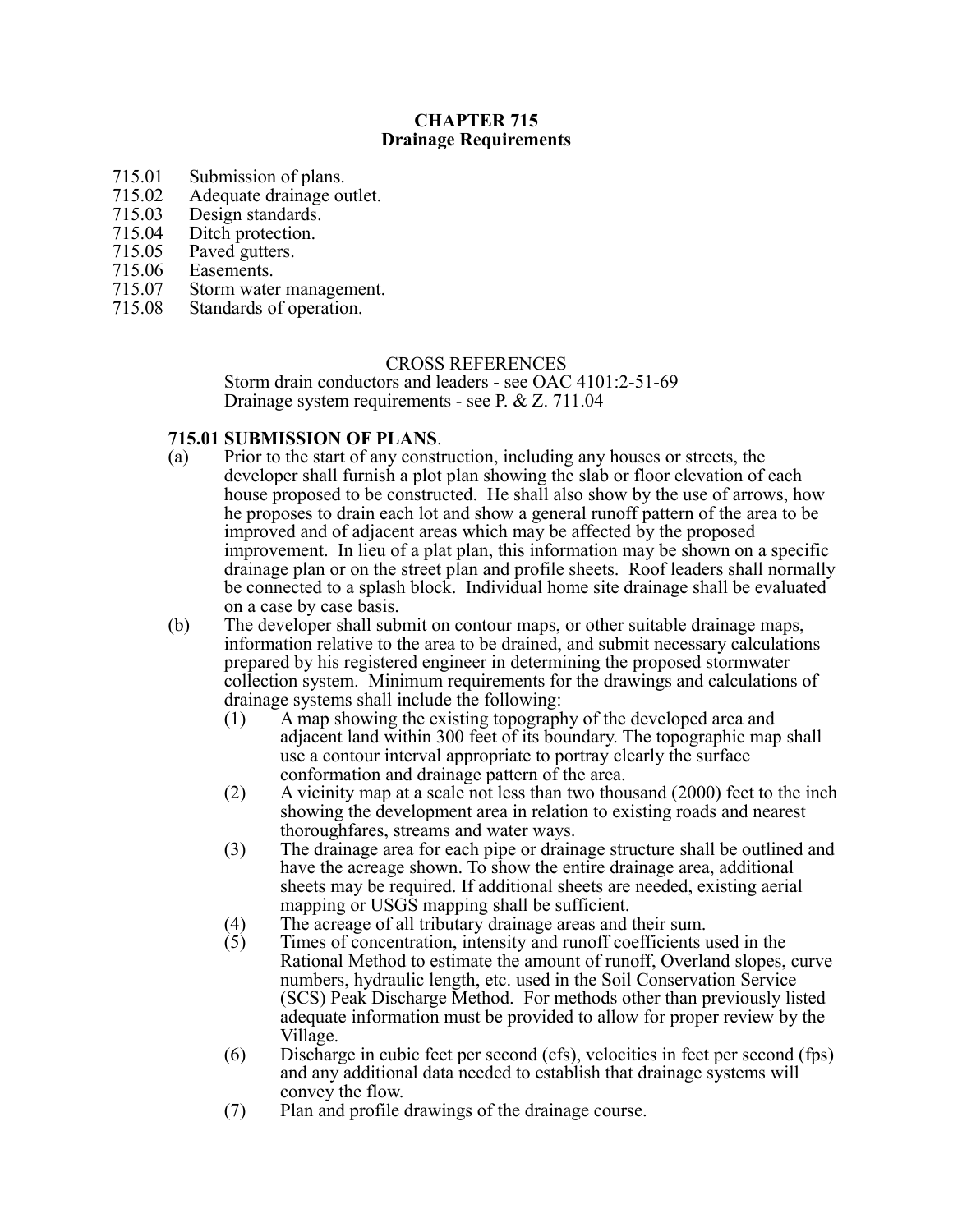- (8) Cross sections of the drainage course as directed by the Village.<br>  $(9)$  Size and types of all drainage improvements including detailed s
- Size and types of all drainage improvements including detailed standard drawings of each.

## **715.02 ADEQUATE DRAINAGE OUTLET**.

Surface water runoff from a development shall be drained through an adequate outlet. The location of the outlet shall be approved by the Village. The outlet maybe in a ditch, stream, storm sewer, or approved retention/detention basin, which has sufficient capacity to accommodate the runoff in a reasonable and acceptable manner.

#### **715.03 DESIGN STANDARDS**.

- (a) The design criteria will be based upon information obtained from the current edition of the "Ohio Department of Transportation Manual of Location and Design", (ODOT L  $\&$  D) and the "Ohio Department of Transportation Construction and Material Specifications. (ODOT C & M).
- (b) Run-off or design discharge for storm sewer design, where the contributing area generally consists of pavement and a narrow strip back of the pavement, shall be obtained from the Rational Method.
	- (1) All storm sewers shall be designed using the Manning equation and/or the Kutters Formula.
	- (2) All storm sewers shall be designed with hydraulic slopes sufficient to provide a mean velocity, when flowing full, of not less than three (3) feet per second. Where the velocity exceeds twelve (12) feet per second, special provisions must be made to protect erosion and displacement.
	- (3) All storm sewers shall be properly sized but, in no case, shall a storm sewer be less than twelve  $(12)$  inches in diameter.
	- (4) All storm sewers shall be sized to flow approximately full for a five (5) year frequency storm. The size shall be determined by working downstream from the inlet of the first sewer run. Hydraulic gradient for flood flow (10 year) should be kept below catch basin grates. This will eliminate storm water from being detained on the ground surface during this period.
	- (5) When storm sewers are increased in size in the direction of flow, the invert of the larger pipe shall be at a lower elevation in order to maintain the same energy gradient (crowns of pipes to be at same elevation). A larger pipe shall not discharge into a small pipe unless specifically approved by the Village.
- (c) The rate of runoff shall be computed using the following design frequencies.

| Roadway ditches        | 10 years |
|------------------------|----------|
| Storm sewers           | 10 years |
| Culvert under roadways | 25 years |
| Water courses          | 50 years |

The design frequency to be considered for an individual structure or system may be altered by the Village where the health and safety of the residents would be endangered by the hazards of flood waters or increased flow.

# **715.04 DITCH PROTECTION.**<br>(a) The developer shall adequa

- The developer shall adequately protect all roadway ditches and open watercourses to the satisfaction of the Village Inspector by one of the following methods.
- (b) Ditch protection in the form of ODOT C & M Item 659 Seeding and Mulching and ODOT C & M Item 660 Sodding shall be provided.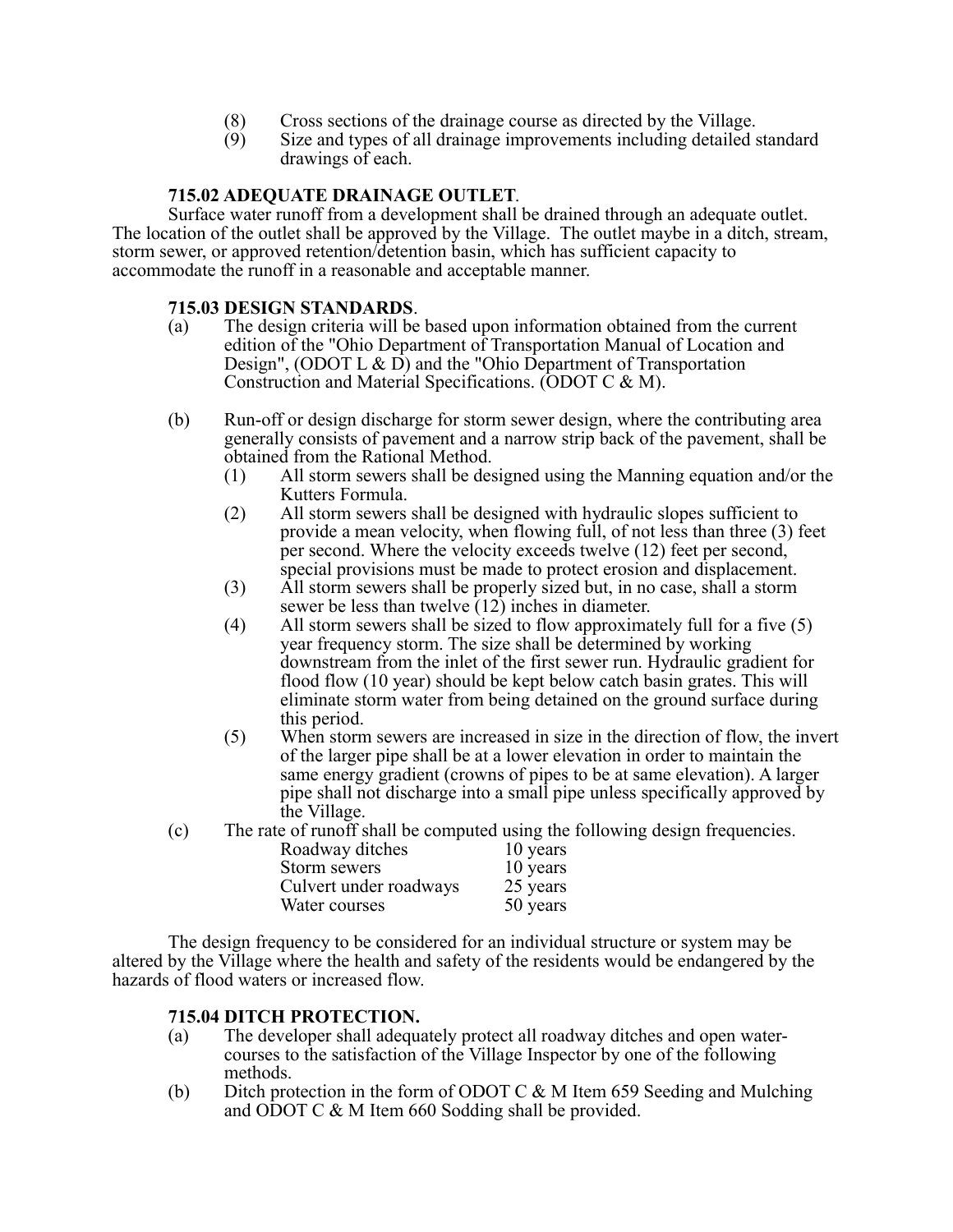- (c) When the outlet velocity of storm sewers, culvert pipes, drive pipes or side drains is in excess of the above allowable velocities, sufficient length of Rock Channel Protection shall be provided or sedimentation at the time of final approval.
- (d) In all cases, any drainage facility within the subdivision shall be in a stable condition, free from either erosion or sedimentation at the time of final approval.
- (e) No owner/developer shall create a condition on property that allows erosion or other similar conditions to occur that adversely affects streets, sidewalks or storm sewers. For the purpose of this section "adversely affects" means any blockage, reduction in flow or other conditions that create an unfavorable condition that needs action to correct.

# **715.05 PAVED GUTTERS.**

The Planning Commission will not approve any subdivision located in areas subject to periodic flooding, unless the developer or subdivider agrees to perform adequate improvements to render the area safe from flooding. An additional bond in the amount deemed necessary by the Village must be provided by the developer or subdivider to guarantee that he will comply with the requirements set forth in this entire chapter.

# **715.06 EASEMENTS.**

- (a) Easements for drainage purposes shall be a minimum of twenty feet in width. The development's owner shall be responsible for obtaining any easements that are required, and shall have properly recorded at the Portage County Recorder's Office. Where the water-course is large, easement widths shall be increased as determined by the Village. (See Section 715.06(d).) Where watercourses cross plotted lots diagonally, the developer shall straighten courses, where practicable, and shall substantially follow sublot lines. Easements shall be shown on the record plat and deeds, and shall cover such existing or reconstructed watercourses.
- (b) Additional easement requirements are as follows:
	- (1) Easements for drainage purposes shall be constructed or defined on the ground by the developer before construction is started.
	- (2) In instances where the existing watercourse is well defined from past storm drainage and where the developer is required to reconstruct watercourse along sublot lines, such reconstruction shall be completed to the satisfaction of the Village Inspector.
	- (3) No open ditch shall be constructed within 150 feet of the rear or side of a house, as measured from the house to the edge of the ditch easement.
- (c) Existing and new drainage easements shall be shown on the construction including the volume and page number as recorded with the Portage County Recorder's Office.
- (d) When a proposed drainage structure extends beyond the limits of the normal public right-of-way, additional right-of-way shall be provided around the structure, by the developer, to allow for adequate maintenance.

# **715.07 STORM WATER MANAGEMENT.**

- (a) The general intent of storm water management is to prevent damages caused by accelerated storm water runoff from developing areas, while promoting development. In an effort to fulfill this intent the peak rates of runoff and volumes shall be controlled using the "Critical Storm Method". This method is used to determine the design frequencies used to design the detention/retention structures for the development.
- (b) Critical Storm Method.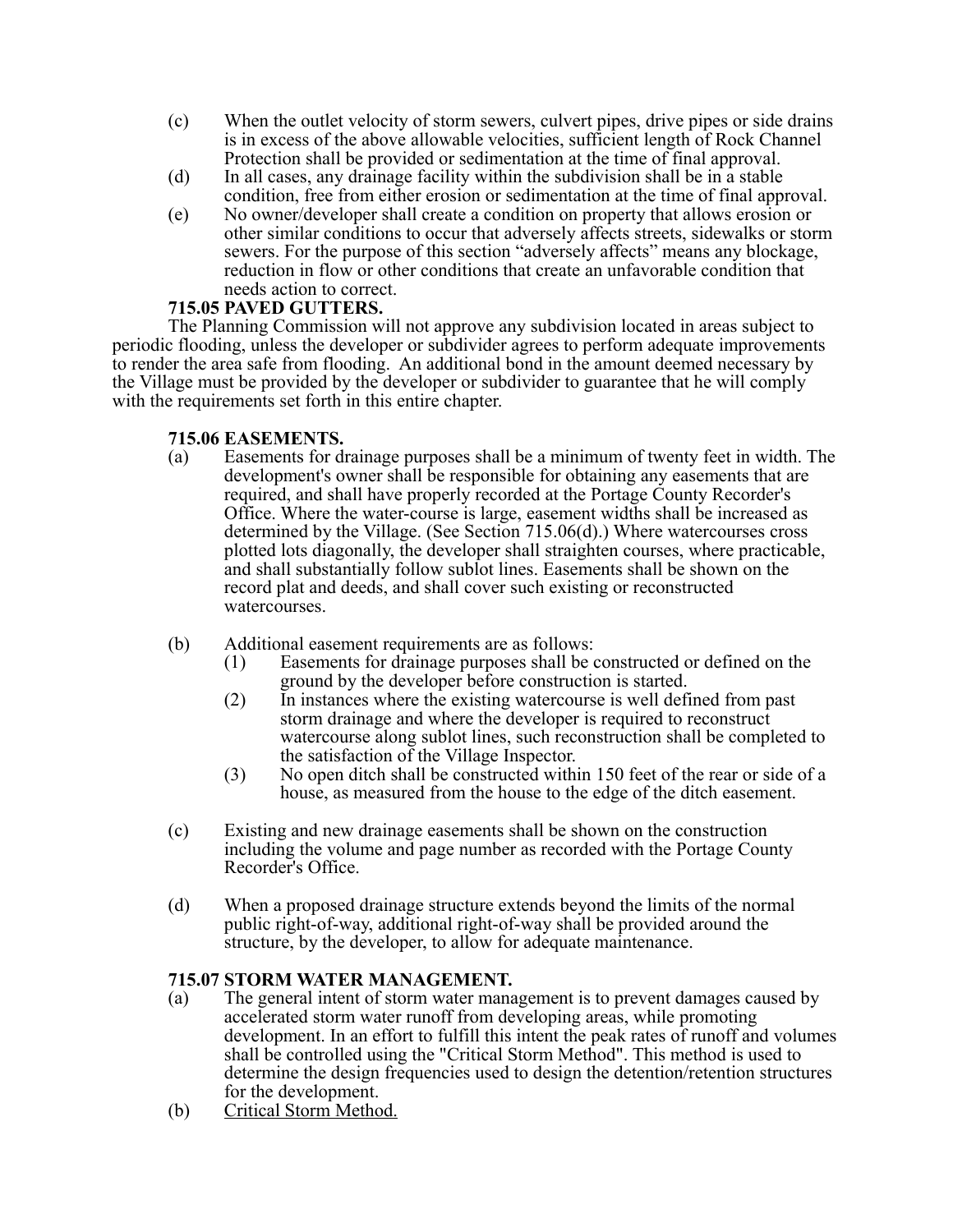- (1) The peak rate of runoff from a Critical Storm (as determined below) and all more frequent storms occurring on the development area does not exceed the peak rate of runoff from a two (2) year frequency storm (of 24 hour duration) over the same area under pre-development conditions.
- (2) Storms of less frequent occurrence than the critical storm, up to 100 year storm, have peak runoff rates no greater than peak runoff rates from equivalent size storms under pre-development conditions. The Critical Storm for a specific development area is determined as follows:
	- A. Determine by appropriate hydrologic methods the total volume of runoff from a two (2) year frequency, 24 hour duration storm occurring over the development area before and after development.
	- B. From the volumes determined in subsection  $(b)(2)A$ , hereof, determine the percentage increase in volume of runoff due to development and using this percentage, select the 24 hour Critical Storm from the following table. Critical Storm

|                                |                    | UTHICAI SIOIIII |
|--------------------------------|--------------------|-----------------|
| % Increase in Volume of Runoff | Discharge Limit    |                 |
| <u>(at least)</u>              | (but greater than) | Years           |
|                                |                    |                 |
| 20                             |                    |                 |
| 50                             | 100                |                 |
| 100                            | 250                | 25              |
| 250                            | 500                | 50              |
| 500 or more                    |                    |                 |
|                                |                    |                 |

- (3) Storage volume does not have to be provided for runoff from off-site upstream areas. Upstream runoff should be conveyed through the site in accordance with current runoff conditions.
- (4) The requirements for this section for runoff rates and volumes shall be satisfied at each location where runoff rates leaves the development area.
- (5) Small developments (less than 2 acres) may have difficulties providing the required storm management as shown above. The following options may be used to decrease the peak rate of runoff. Provide detention in parking areas utilizing catch basins with the orifice exiting the bottom of the basins to the storm sewer. Consider using Vegetative Best Management Practices (BMP). These include the use of grass swales and filter strips. To utilize these BMP's the proposed parking areas and roof drains should discharge into these structures which will detain the peak flow by increasing the flow time across the site. Information on these structures can be found in "Controlling Urban Runoff; a practical manual for planning and designing urban BMP's which can be obtained from the Metropolitan Washington Council of Governments at (202) 962-3256, publication number 87703.
- (6) The Village reserves the right to waive or modify the storm water management requirements for the small developments, after determination of the feasibility of available options.

# **715.08 STANDARDS OF OPERATION.**

(a) The road storm sewer system shall serve as the prime drainage system. It shall be designed to carry roadway, adjacent land and house storm water drainage. The design discharge used to determine pavement inlet spacing shall be based on the Rational Method as mentioned above. The gutter flow between inlets shall be analyzed by the equation:

 $Q = 56$  Z/NS  $\frac{1}{2}$  Y  $\frac{2}{3}$ ; as required by the ODOT L & D.